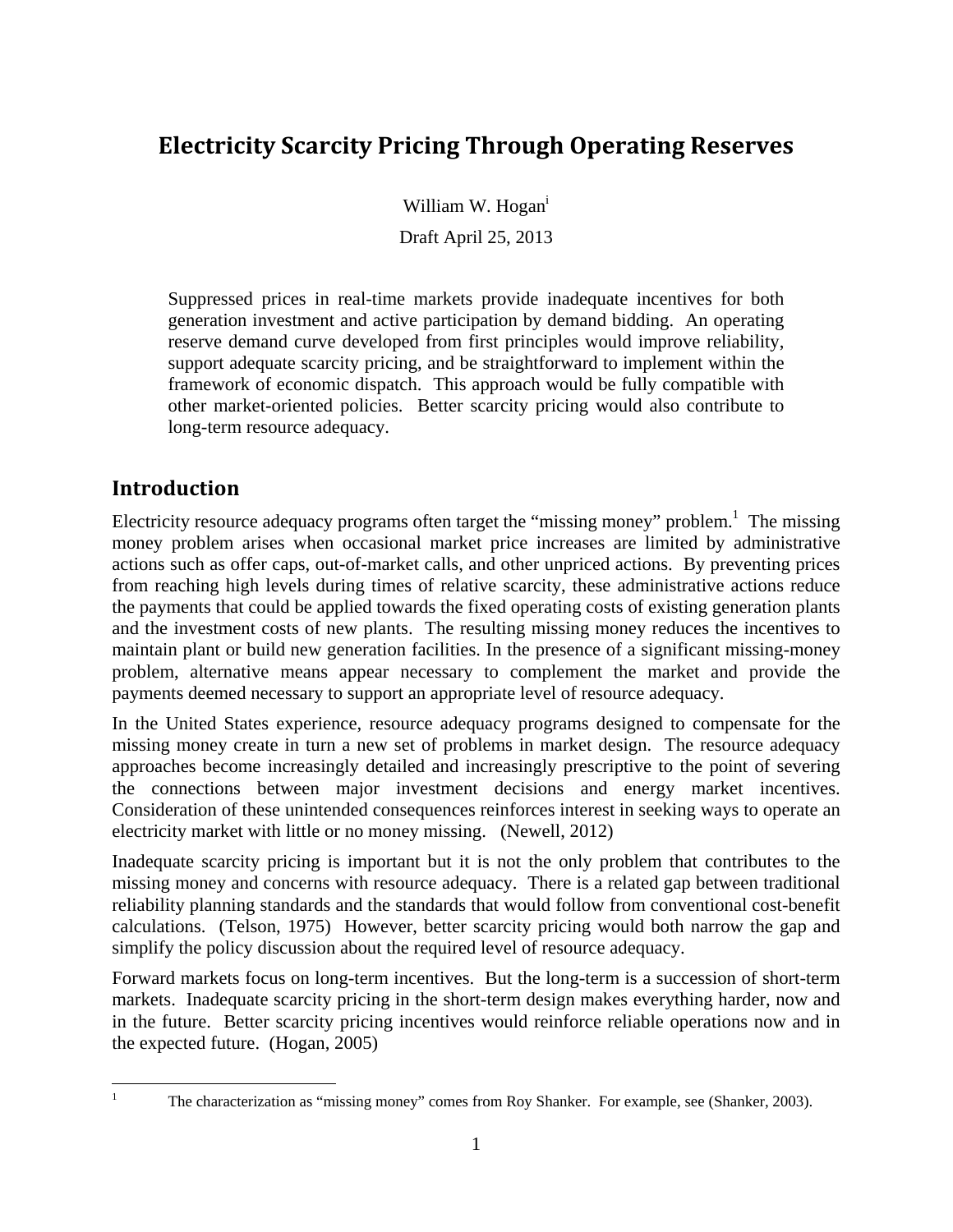Wholesale electricity markets have demonstrated the feasibility of including operating reserve demand curves as part of economic dispatch. While demonstrating the practical possibilities, these other market implementations have not gone far enough incorporating first principles of economics and reliability to design the prices and related parameters of an operating reserve demand curve. A description of the benefits of better scarcity pricing, and an outline of a model for pricing of operating reserves, points to an opportunity to improve efficient electricity markets.

## **Scarcity Pricing and Electricity Market Design**

Efficient electricity market design follows the principles of bid-based, security-constrained, economic dispatch with locational prices. (Hogan, 2002) The prices for energy and ancillary services reflect the underlying requirements of the electricity system. These prices can vary substantially across locations, reflecting congestion in the transmission grid. Prices also vary over time due to the large differences in opportunity costs of different electric load and generation alternatives. These efficient prices can be highly volatile. Efficient electricity market design incorporates a variety of forward contracting opportunities and financial transmission rights to share the risks through market operations.

In principle, efficient electricity prices provide good incentives for both short-run operations and long-run investments. In the short run, prices reward generators who make their plants available when needed and in response to the changing dispatch conditions. The same prices provide incentives for loads to moderate demand during the most expensive hours and manage load to shift requirements to lower priced hours. In the long run, the expected value of future short-run payments for energy and ancillary services provides revenue for investment in new generating facilities or energy conservation.

In an idealized setting, this efficient design and associated electricity prices should be sufficient to support new investment when it is needed. In practice, as is now well known, actual electricity markets often produce results where energy and ancillary services prices are not sufficient to support new investment. (Newell et al., 2012) There are many practices that contribute to the aggregate pressure to keep prices too low to provide adequate incentives for load and generation, but the primary explanation is that prices do not adequately reflect the value of capacity scarcity. (Joskow, 2008) This focus on scarcity pricing provides a useful analytical framework and can incorporate many of the other practices that suppress electricity prices.

When there is excess available capacity, competitive pressure should drive the electricity marketclearing energy price to the variable opportunity cost of the most expensive generator running. Simultaneous consideration in the economic dispatch should produce compatible prices for ancillary services, with little or no value for additional capacity. This is the commonplace rule that animates most discussion about normal pricing conditions. However, when generating capacity becomes scarce it should become valuable. The price for operating reserve capacity should rise to reflect the scarcity conditions. The corresponding price for energy should increase to reflect this opportunity cost of reserve scarcity. This scarcity pricing could and should produce a large increase in prices under scarcity conditions, providing better incentives at just the right time when and where capacity would be especially needed.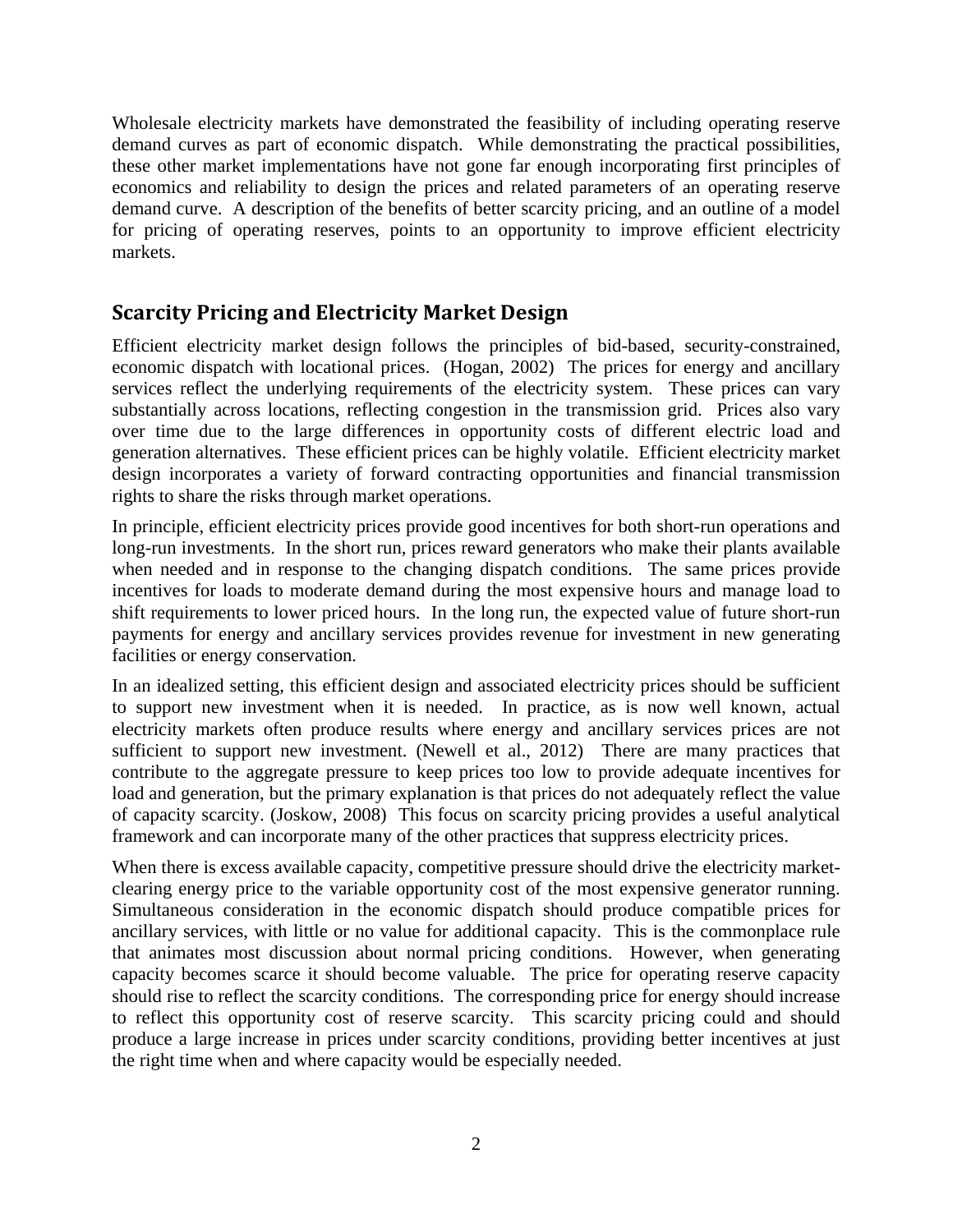In a fully developed wholesale electricity market, demand bidding would interact with scarcity prices in a natural way. Loads would specify the schedule of maximum willingness to pay, i.e., the energy demand curve, and when prices rose above these levels the load would dispatch down. In short-run equilibrium the resulting electricity price would be set by the variable opportunity cost of the least-expensive load being served. The electricity price could be different from the variable energy cost of the most expensive generator running, with the difference being the short-run scarcity price. In the long-run equilibrium the expected future scarcity prices would be just high enough to justify the capacity costs of new investment in generation and load management.

In the actual wholesale electricity markets we have, this idealized version of an "energy-only" electricity market does not exist. In particular, a missing part of the picture is the active participation of demand response bidding in the short-run market. (Faruqui, Hledik, & Sergici, 2010) This combines with the practices that suppress energy and ancillary services prices to create a type of vicious circle. With prices suppressed, there is not much incentive to participate in demand bidding or make the investments needed for active load management. The absence of demand bidding keeps demand up and prompts system operators to intervene in short-run operations in ways that suppress energy prices.

The result in wholesale electricity markets has been the "missing money" problem. There is money missing in the wholesale electricity market in the sense that average prices are not high enough to sustain new investment. Looking forward, the lack of investment raises the specter of reliability problems. This produces a variety of approaches to address the problem, provide the missing money, and meet the reliability needs of the system. The two most prominent approaches are to create forward capacity markets or to raise generator offer caps. Both methods present their own challenges.

# **Forward Capacity Markets**

Forward capacity requirements were a staple of electricity systems operated under cost-ofservice regulation. In the absence of markets and without the incentives of market prices, investment decisions were made on the basis if planning requirements rather than market opportunities. Capacity obligations were part of the mechanism to avoid problems of under investment that would be rife if utilities could have leaned on their neighbors at regulated prices. The view that there should be some type of capacity obligation did not disappear with electricity restructuring, but the problem changed character when transported into the framework of electricity markets.

The basic idea of forward capacity markets is to arrange additional payments to those who offer capacity up to some estimated level of total capacity needed to meet projected reliability requirements. The total forward installed capacity requirement is either fixed as under the Independent System Operator New England (ISONE) or set according to a demand curve as in PJM Regional Transmission Organization (RTO) for the Mid-Atlantic states. Generators and demand resources then compete in a forward auction by making offers to supply capacity. The auction determines a market-clearing price for capacity that is paid to all clearing resources.

The capacity payment is intended to cover the missing money. The putative product is installed capacity and not energy, and the capacity payment is generally separate from the energy market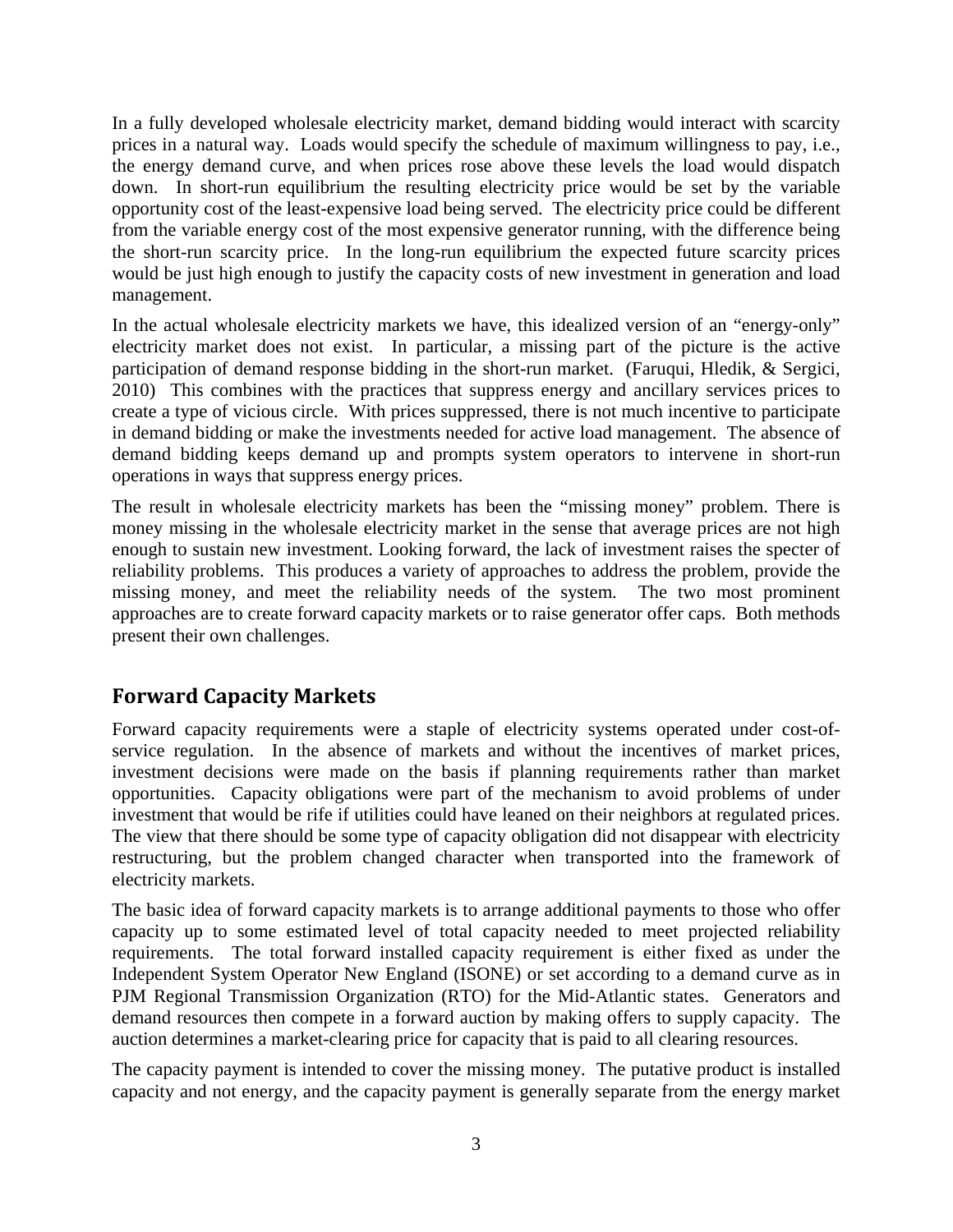payments. This approach, therefore, requires a regulatory definition of a "capacity product" that is unlike energy in that there is no simple way to measure and observe delivery. This forward capacity product definition is distinct from the definition and provision of short-run operating reserve capacity where the uncertainties are reduced from looking ahead years to looking ahead minutes or hours.

The many challenges of defining and implementing forward capacity markets have been under active discussion in studies and proceedings. It is difficult to properly define the capacity product, determine the amount and location of capacity needed many years ahead, and integrate diverse products that blend capacity and energy in a variety of configurations. Experience has shown that forward capacity markets, with their preset procurements, are subject to manipulation by generators and loads. (Harvey, Hogan, & Pope, 2013) For example, in PJM the independent market monitor regularly finds that aggregate energy markets are workably competitive and capacity market structures are not competitive. (Monitoring Analytics, 2012) This leads to requirements for capacity market regulations on offers and performance, bid mitigation, and other complications. The problems are fundamental. It is not easy to build a good forward capacity market model based on first principles.

Importantly, whatever the choice of whether to have a capacity market and what design to choose, the focus on the forward market produces at best weak connections with real time operations. The socialization of capacity payments does not send the right scarcity signals to generators or loads in real-time operations. Capacity markets may provide additional capacity that could be available in real-time. But capacity markets themselves do not create the correct incentives to operate capacity or change load in response to short-run scarcity conditions. Something more is needed. (Hogan, 2006) Capacity markets may help with scarcity, but not with scarcity pricing.

# **Generator Offer Caps and Scarcity Pricing**

In principle it would seem that scarcity pricing would arise naturally in the absence of offer caps on generators. An offer cap is one of the mechanisms for suppressing real-time prices. If there is no offer cap, or if the offer cap is very high, then generators could increase the offer prices during periods of scarcity and market-clearing prices would increase accordingly. For example, in 2012 the Public Utility Commission of Texas (PUCT) confirmed plans to increase generator offer caps.<sup>2</sup> At the same time, the PUCT was reviewing recommendations for possible modifications of the wholesale electricity market in the Electric Reliability Council of Texas (ERCOT). A common feature of these policies is a concern with the conundrum created by inadequate scarcity pricing in the short run and the possibility that resources will not be adequate to meet reliability requirements in the near future. (Newell et al., 2012)

Likewise, the model for scarcity pricing in PJM is based on increasing under offer caps under certain conditions indicating real-time capacity scarcity. (FERC, 2012a) A similar approach is found in decisions on the Southwest Power Pool (SPP) market design order from the Federal Energy Regulatory Commission (FERC). (FERC, 2012b)

 $\overline{a}$ <sup>2</sup> On October 25, 2012, the PUCT confirmed that "[t]he maximum wholesale rate will rise from \$4,500 a megawatt hour now to \$5,000 in June 2013, \$7,000 in June 2014 and \$9,000 in June 2015." http://www.startelegram.com/2012/10/25/4365061/texas-regulators-vote-to-double.html.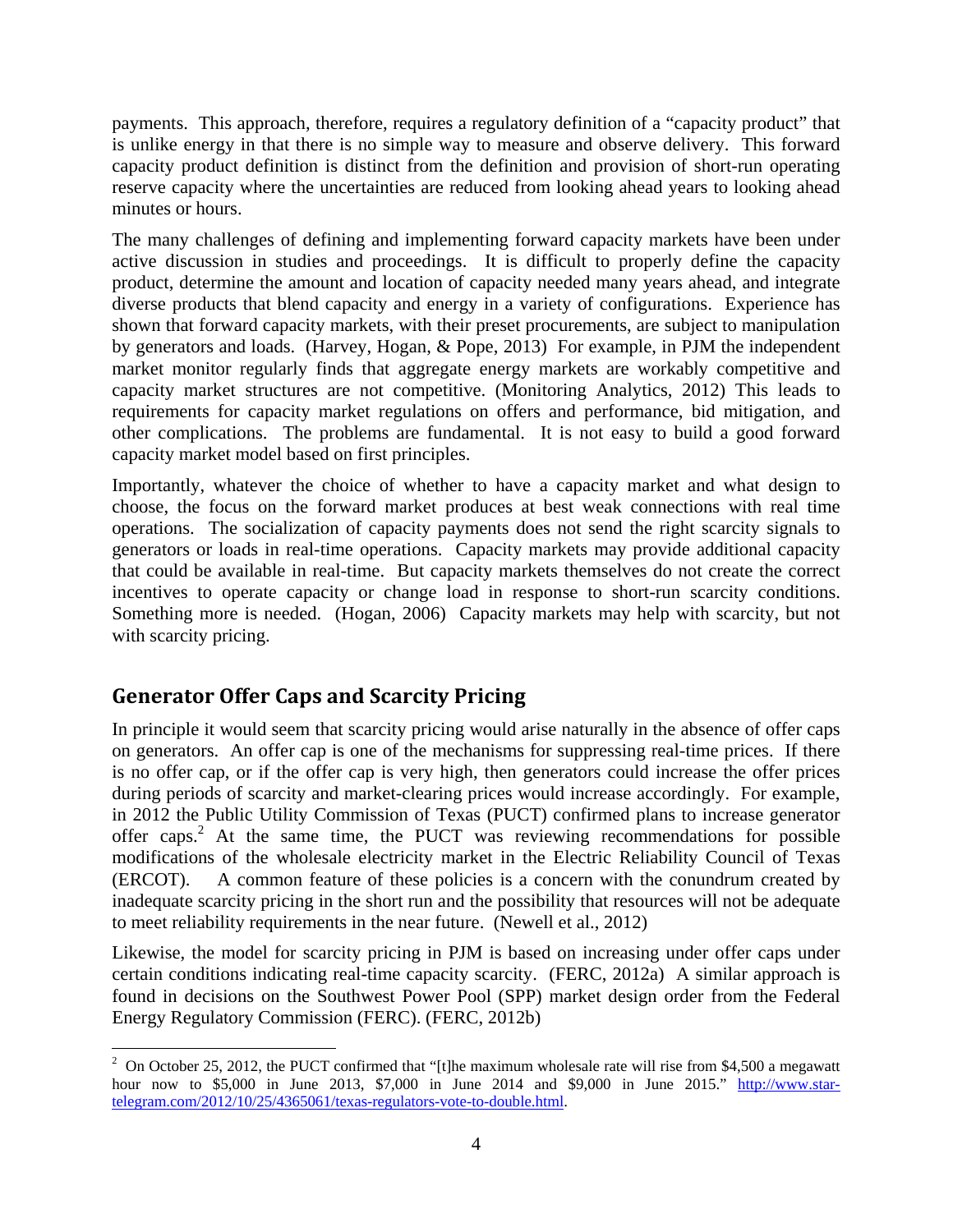A high offer cap may help in addressing one problem that leads to suppressed prices, but it does not deal with the treatment of operating reserves or the real-time reliability problems that arise under shortage conditions. Furthermore, to the extent that system operators turn to other out-ofmarket interventions to address reliability issues, the scarcity conditions need not translate into higher prices despite the high offer cap. (Joskow, 2008)

A problem with increasing offer caps arises in the tradeoff for mitigating market power. A principal purpose of generator offer caps is to mitigate the exercise of market power through economic withholding. The concern with an exercise of market power is especially acute during shortage conditions. However, a high offer-cap policy is built on the expectation that generators will withhold supply under scarcity conditions! This presents a series of problems for generators, other market participants, and regulators. For instance, generators may misjudge and make their offers too high, and their supply might not be taken in a high price market. Similarly, shortage conditions will give rise to high prices defined by generator offers. The observation of high scarcity prices would be difficult or impossible to distinguish from the exercise of market power. It will be difficult for regulators to maintain a hands-off policy that defends a high offer cap when scarcity conditions arise. And the expectation that regulators of the future may not have the ability to preserve the policy will inevitably dampen incentives for investment today in anticipation of this future.

A high offer cap would be consistent with a reasonable market for addressing scarcity market conditions, but it is not likely to be sufficient to ensure the appropriate market response. Furthermore, a high offer cap is not necessary to provide the proper incentives under scarcity conditions. An alternative approach would return to first principles and the role of operating reserves.

# **Operating Reserve Demand Curves**

Operating reserves for responsive spinning and quick start capacity are a regular feature of all electricity markets. These reserves are distinct from the installed capacity that is the focus of forward capacity markets. Operating reserves are a subset of the installed capacity that is both available and standing by to produce energy on short notice. In any given real-time dispatch interval, reserves are maintained to deal with unpredictable events such as a sudden surge in demand, loss of a generator, or loss of a transmission line. Balancing generation needs to ramp up very rapidly to meet the immediate emergency and to give the system operator time to reconfigure the energy dispatch.

Although it is difficult to forecast requirements for installed capacity many years ahead, it is a comparatively easier and more familiar task to forecast operating reserve requirements and availability for the next instant or parts of an hour. Supply, demand and transmission conditions are known. Weather forecasts are on hand. System operators have experience and procedures for defining and evaluating standby capabilities.

The most immediate requirement is for the operating reserves needed to meet security contingency conditions. The flows of electric power respond much faster than operators to sudden events such as the loss of a generator. In order to avoid cascading failures that could blackout most or all of the system, operators must maintain a minimum level of contingency reserves. From an economic perspective, a way to interpret and define these contingency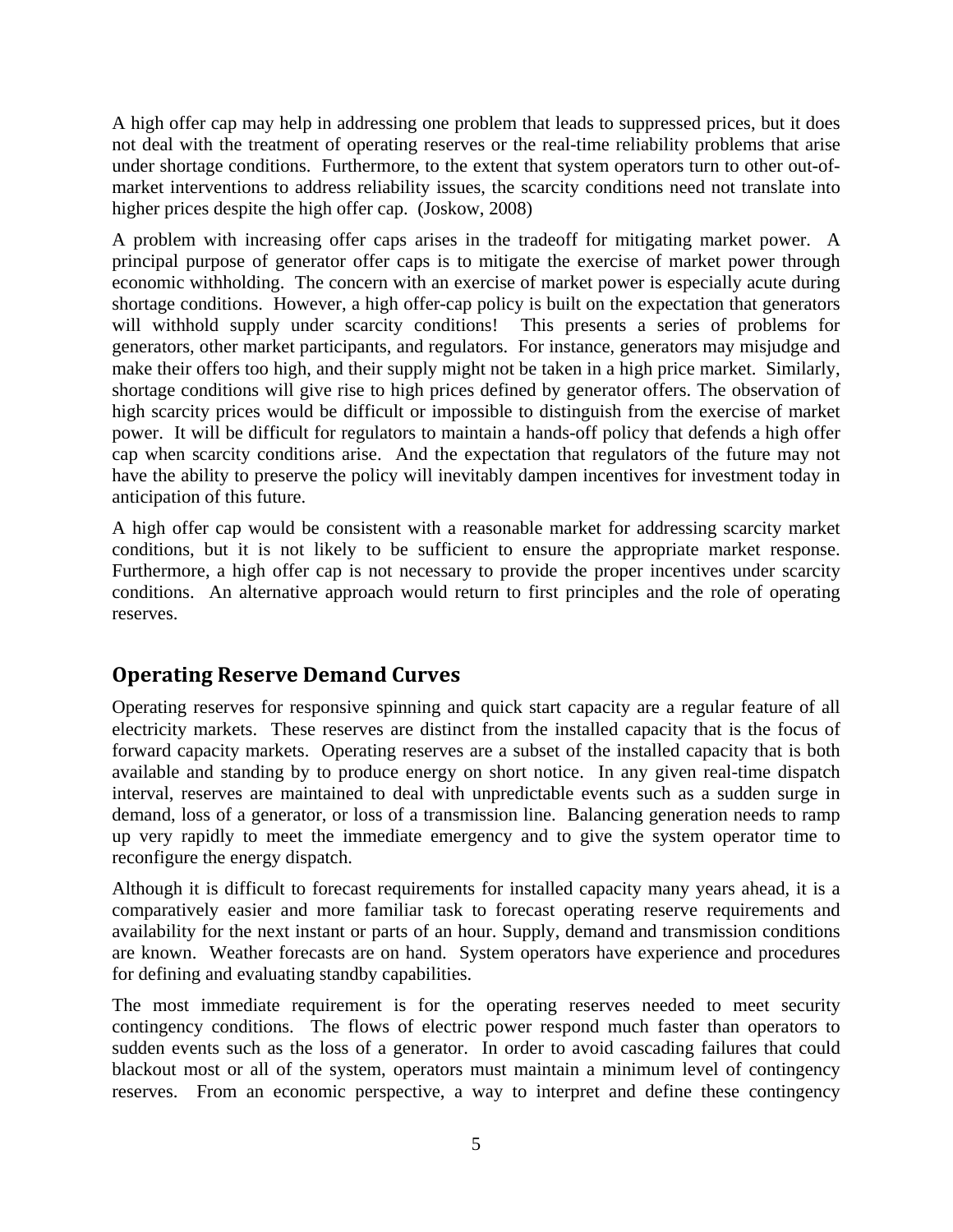reserves would be as the level at which the system operator would take administrative action such as involuntary controlled curtailment on selected loads in anticipation of the contingency in order to maintain minimum adequate capacity that could provide additional energy but must be kept in reserve.

System reliability would be improved if more operating reserves than the minimum were available in terms of response to increase generation or quickly decrease load. Over the next few minutes or parts of an hour, events may arise that deplete operating reserves and bring the system below the minimum contingency requirement, in which case the operator will have to impose involuntary load curtailments to restore the minimum contingency protection.

The importance of operating reserves has always been known, but the requirements for operating reserves were given only a simplified consideration in wholesale electricity market design. (Hogan, 2005) The assumption was that the operating reserve requirement at any moment and location could be represented by a fixed requirement, and that economic dispatch would produce simultaneous optimization that would incorporate the dispatch of energy and reserves. Pricing, especially during shortage conditions, would be provided by demand bidding to voluntarily reduce load at high prices, and the value of operating reserves would be determined by the implied scarcity prices. While this was a workable approximation in theory, it failed in practice when the associated demand bidding did not materialize.

One approach to the problem includes a welfare maximization framework with a mix of price sensitive and price-insensitive loads. (Joskow & Tirole, 2007) In this analysis, both load responses and reserve levels are set to be different depending on the outcome of uncertain events. By contrast, system operators set operating reserve levels ex ante and use the reserves established to respond to uncertain events through administrative actions. In this case, "[d]ecentralization through an operating reserves market together with a mandatory reserve ratio is delicate, as the price of reserves is extremely sensitive to small mistakes or discretionary actions by the system operator." (Joskow & Tirole, 2007, p. 82) There is an implicit value for incremental investment in reserves, but this value may not be fully recognized in the dispatch. There is a difference between the value of marginal investment in capacity and the marginal value of reserves in the dispatch.

One solution to this problem is to revisit the treatment of operating reserves within the framework of current economic dispatch models. In effect, the administrative requirement for a fixed level of operating reserves is equivalent to a vertical demand curve. As outlined above, this cannot be correct from first principles. The error and its impact could have been small with vigorous demand bidding in the dispatch, but the chicken-and-egg problem of inadequate scarcity pricing inhibiting demand bidding makes the error much more important and calls for a better representation of an operating reserve demand curve (ORDC).

To be sure, an operating reserve demand curve would be an administrative intervention in the market. But this is already true of the administrative requirement for operating reserves. In the presence of a necessary and inevitable operating reserve requirement, it is clear that the superior administrative rule would be a better model of the demand for operating reserves that goes beyond the fixed quantity requirement. (Hogan, 2005) The problem is not administrative rules per se, the problem arises with unpriced administrative actions.

The basic outline of an ORDC follows from the description above. The key connection is with the value of lost load (VOLL) and the probability that the load will be curtailed or similar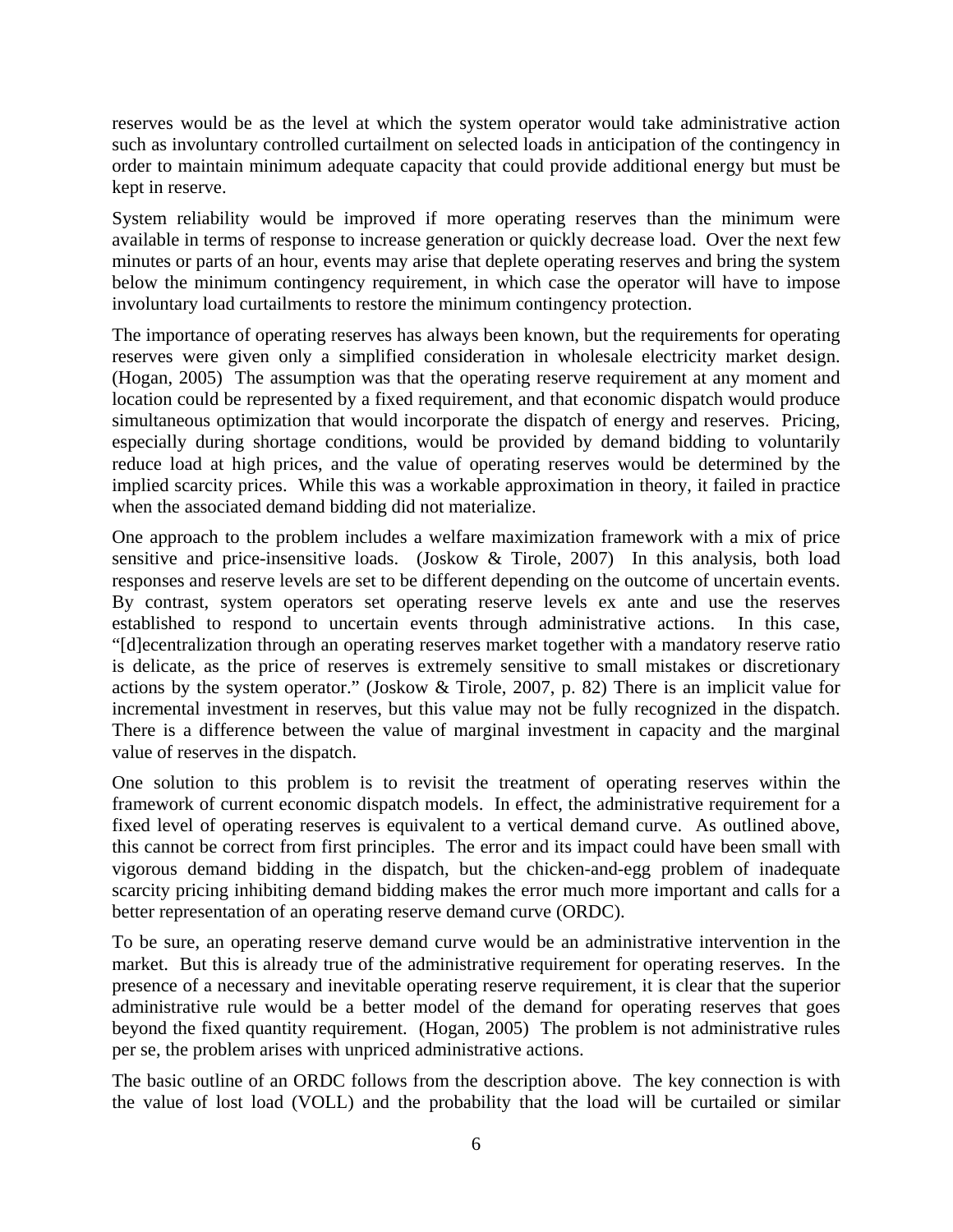emergency actions taken. Whenever there is involuntary load curtailment and the system has just the minimum of contingency operating reserves, then any increment of reserves would correspondingly reduce the load curtailment. Hence the price of operating reserves should be set at the value of lost load net of any energy savings.

At any other level of operating reserves, set to protect the system for events in the immediate future, the value of an increment of operating reserves would be the same VOLL multiplied by the probability that net load would increase enough in the coming interval to reduce reserves to the minimum level where emergency action would be taken to restore contingency reserves. Hence the incremental value of operating reserves would be the analogous to the product of the loss of load probability (LOLP) and VOLL, or LOLP\*VOLL. This is similar in spirit to the capacity payment built into the original UK electricity pool market design, with the important distinction that the implementation is intended for real-time dispatch along with any forward markets rather than just for the day-ahead schedule. (Newbery, 1995)

The clearest example of the application of this logic is from the implementation by the Midwest Independent System Operator (MISO).

"For each cleared Operating Reserve level less than the Market-Wide Operating Reserve Requirement, the Market-Wide Operating Reserve Demand Curve price shall be equal to the product of (i) the Value of Lost Load ("VOLL") and (ii) the estimated conditional probability of a loss of load given that a single forced Resource outage of 100 MW or greater will occur at the cleared Market-Wide Operating Reserve level for which the price is being determined. … The VOLL shall be equal to \$3,500 per MWh." (MISO 2009, Schedule 28, Sheet 2226).

Combining this with the treatment of minimum contingency reserves, the resulting operating reserve demand curves would look like the hypothetical illustration in the accompanying Figure 1 drawn from a similar analysis in another region. In the figure the assumed VOLL is \$10,000/MWh and the minimum contingency reserve requirement is assumed to be 500MW. The VOLL is associated with involuntary curtailments that would be incurred to preserve the minimum contingency reserves, and should be estimated as the average value for those who would be curtailed in a rolling blackout.

Note that emergency actions such as controlled load curtailments (i.e., rolling blackouts) are distinct from the event of a cascading failure that blacks out an entire system. (Joskow & Tirole, 2007) All electricity systems operate under security constraints intended to prevent cascading failures. The basic idea is to operate the system subject to so-called N-1 contingency analysis. The conservative constraints serve to limit the dispatch so that it could survive the any single contingency. The list of monitored contingencies is long, and can include multiple facilities failing at the same time. Part of the design of a workable ORDC is to integrate it with this contingency security constraint framework.

The demand curve discontinuity at 500MW occurs because of the probability that load will reduce over the interval more than the expected generation losses, in which case there is no need for load curtailment. Above the minimum reserve level, the shape of the demand curve follows the LOLP distribution. Importantly, a general property of an operating reserve demand curve derived from first principles is that the demand is not vertical and price does not drop to zero. Scarcity pricing would arise to some degree for all hours.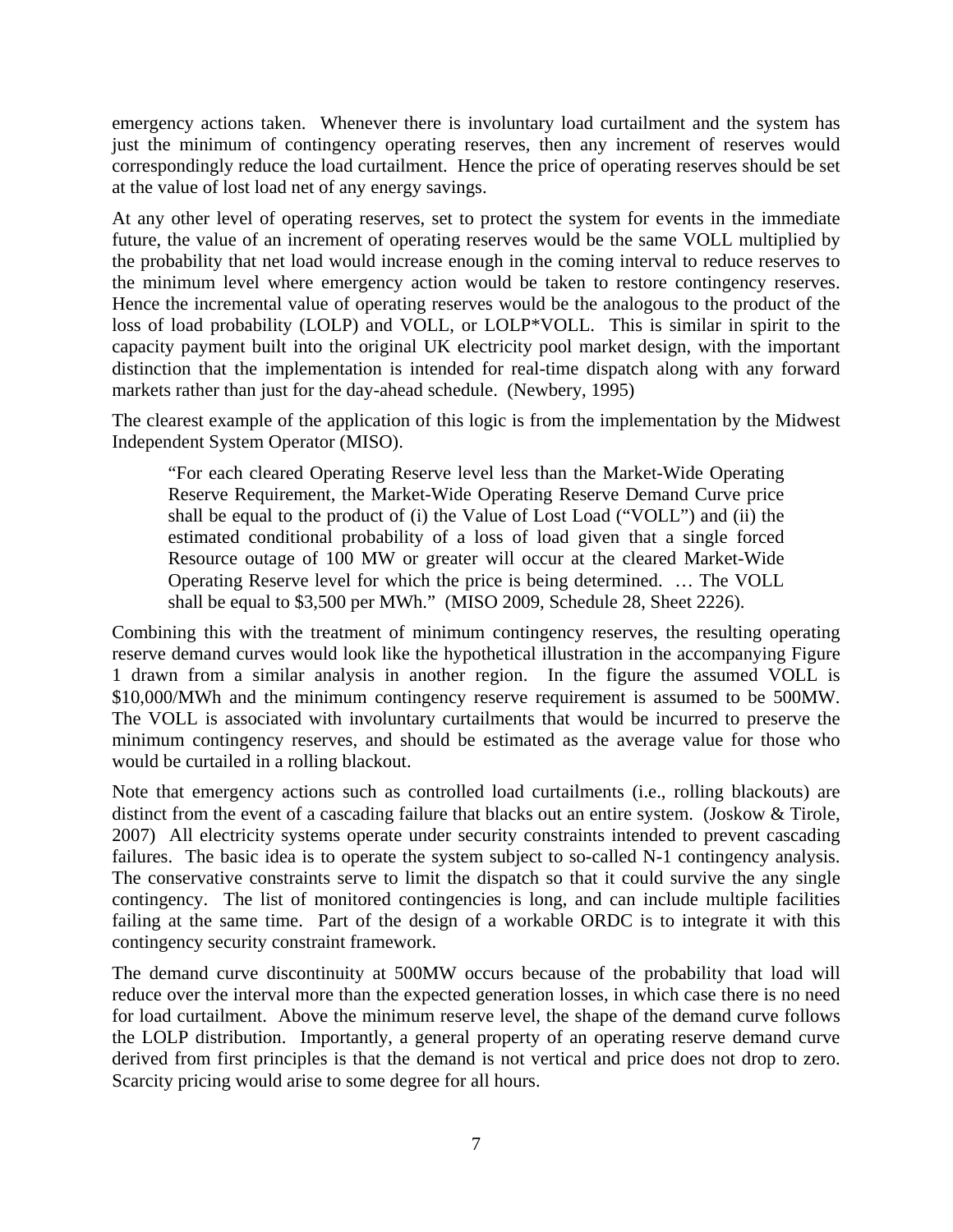**Figure 1** 



Depending on the needs in the regional system, the same principles could be generalized to include zonal requirements for operating reserves that interact with energy and economic dispatch, incorporate local interface constraints, and provide compatible short-term prices for operating reserves and interface capacity. With simultaneous optimization in the economic dispatch, the scarcity prices attributed to operating reserves apply as well to energy whenever there is a tradeoff between energy dispatch and operating reserve capacity. Hence, the scarcity prices would contribute to resolving the missing money problem for all generators actually providing energy or reserves.

# **Features of Operating Reserve Demand Curves**

The essential features of operating reserve demand curves include various properties that complement the basic electricity market design.

### *Reliability*

Market price incentives for energy and reserves would be better aligned with reliability requirements. By design, the scarcity prices would reflect the immediate reliability conditions, and both generators and load would see the benefits of responding to the market reliability needs. The focus on short-term operations would provide incentives that are difficult or impossible to capture in forward markets. Short-term changes in fuel availability, plant outages, demand conditions, load management practices and so on, would be reflected in current prices; emergency actions would be compatible with rather than in conflict with market incentives.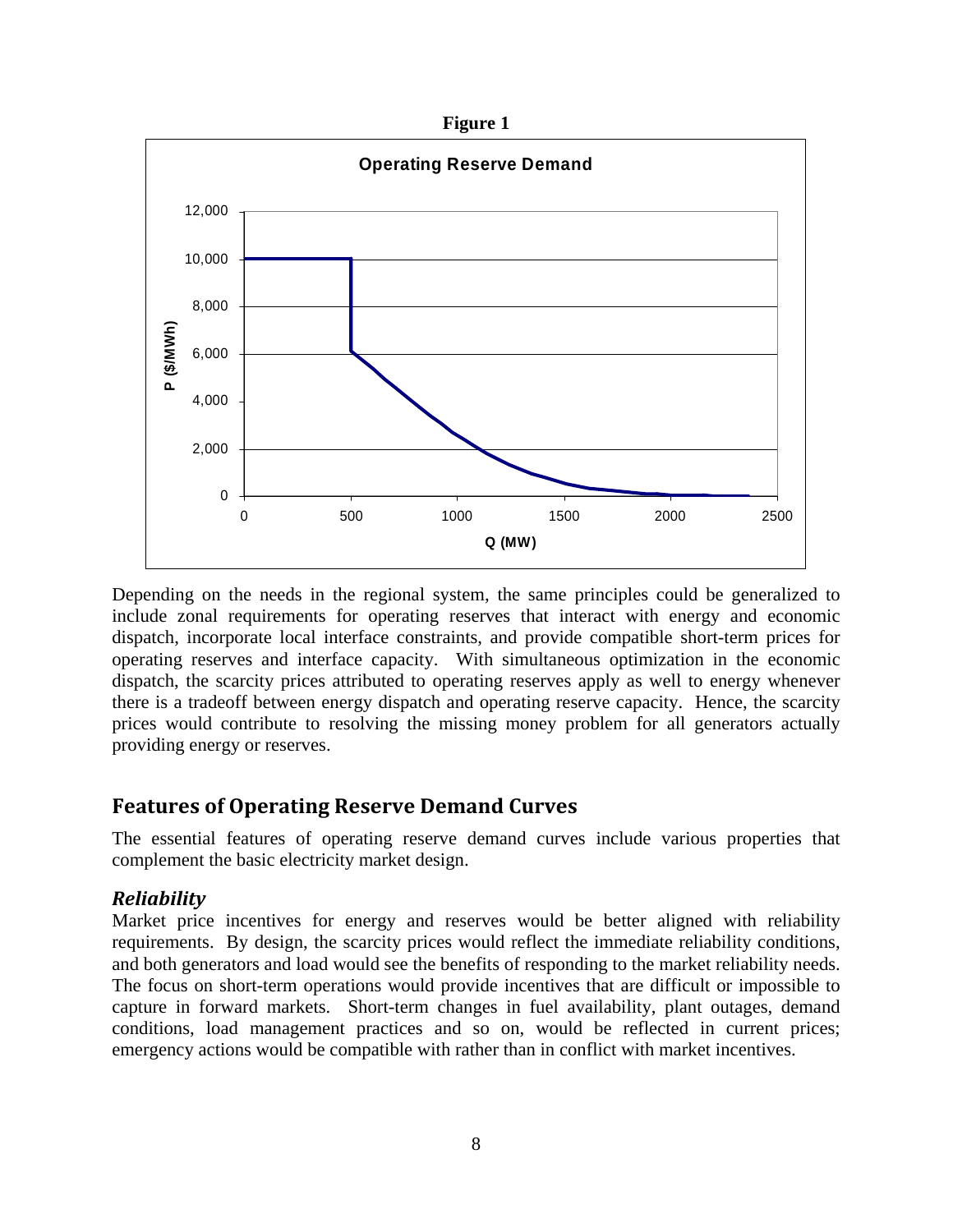#### *Consistent Design*

Since the operating reserve demand curve is indicated by first principles, it is inherently compatible with either an "energy only" market design or the various forward-market constructs. There is a possibility that an operating reserve demand curve by itself would provide sufficient incentives to support resource adequacy without further developing forward capacity markets. However, the benefits do not depend on resolving this larger question. There is no need to choose between the operating reserve demand curve and the other elements of electricity market design. Better scarcity pricing would help in all cases. Fixing the fundamental scarcity pricing related incentives should be the first order of business.

#### *Demand Response*

Better pricing implemented through the operating reserve demand curve would provide an important signal and incentive for flexible demand participation in spot markets. This would help resolve the chicken-and-egg problem. Higher scarcity prices in some hours would provide the incentive for demand bidding and voluntary demand reductions. The demand bids could become more important and more significant than the operating reserve scarcity prices determined as part of the dispatch simultaneous optimization. The incentives would be reinforcing, with voluntary demand response supplementing operating reserves.

#### *Price Spikes*

A higher price in some hours would be part of the solution. Furthermore, the contribution to the "missing money" from better pricing would involve many more hours and smaller price increases. Unlike relying only on high generator offers, which may exist for a few hours, higher prices would reflect the entire range of scarcity conditions. Only when conditions are truly extreme and there is a material threat to reliability, would and should prices approach the VOLL.

#### *Practical Implementation*

The technical requirements for inclusion in economic dispatch and simultaneous optimization of energy and reserves are known and demonstrated. The New York Independent System Operator (NYISO, 2012), Independent System Operator of New England (ISONE, 2012), MISO and PJM (PJM, 2013) implementations dispose of any argument that it would be impractical to employ an operating reserve demand curve. The only material issues to address are the level of the appropriate VOLL price, translation into a workable approximation of the demand curve, and the preferred model of locational reserves.

#### *Operating Procedures*

Implementing an operating reserve demand curve does not require changing the dispatch practices of system operators. Reserve and energy prices would be determined simultaneously treating decisions by the operators as being consistent with the adopted operating reserve demand curve. There would be a requirement to translate other emergency actions, such as voltage reductions, into equivalent operating reserve contributions. Emergency action policies could remain as at present, but the operating reserve demand impacts would be incorporated to make sure that out of market actions resulted in higher and not lower prices.

#### *Multiple Reserves*

The demand curve would include different kinds of operating reserves, from responsive spinning reserves to standby non-spinning reserves. This would be similar to the cascade models for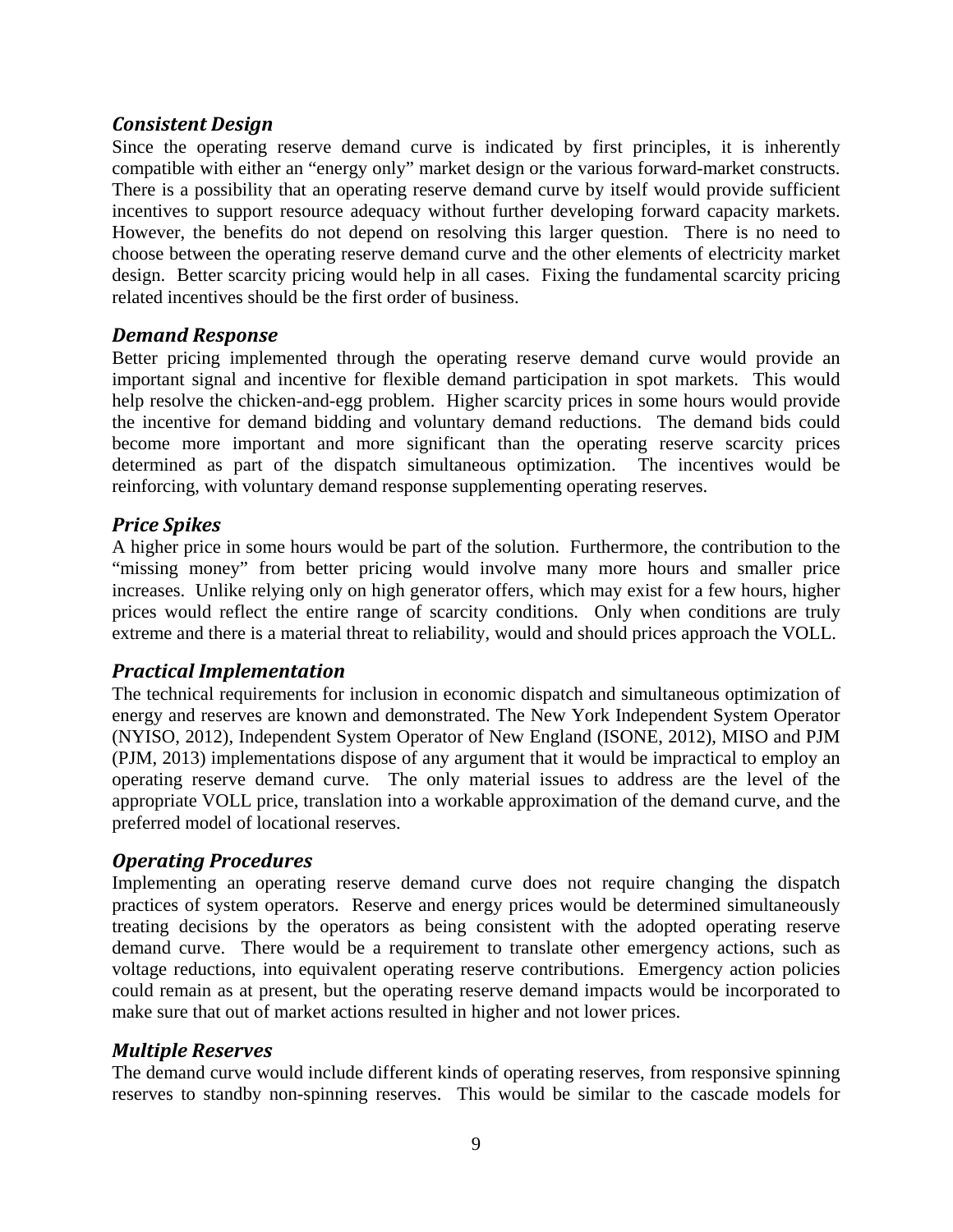reserves and other ancillary services found in other market designs. For example, suppose there are two types of reserve categories, responsive and half-hour standby. The same rule described for the generic operating reserve demand curve would produce two demand curves derived from the VOLL and corresponding LOLP distribution over the relevant period. Responsive spinning reserves would be able to meet both requirements. Standby reserves that could be available in thirty minutes would be able to provide only the second type of operating reserves. Hence, the price of responsive spinning reserves would never be less, and likely would be more, than the price for standby reserves.

#### *Market Power*

Better reserve pricing would remove ambiguity from analyses of high prices and distinguish (inefficient) economic withholding through high offers from (efficient) scarcity pricing derived from the operating reserve demand curve. Hence, lower generator offer caps would not be inconsistent with high market clearing prices for energy and reserves. But the higher marketclearing prices would be determined by the operating reserve demand curve. Generators would not have to withhold, economically or physically, to realize high market clearing prices. And during scarcity conditions regulators would have a simple explanation pointing to the operating reserve scarcity prices rather than trying to explain high offers by generators.

#### *Hedging*

Forward contracts could still hedge forward loads. The contracts would reflect expected scarcity costs, and price in the risk, but there is nothing that would prevent the market from deploying a variety of financial contracts that incorporated scarcity prices on average while retaining efficient incentives at the margin.

#### *Increased Costs*

The higher average energy costs from use of an operating reserve demand curve do not automatically translate into higher total system costs. In the aggregate, there is an argument that costs would be lower. Opportunities to meet reliability requirements would expand, with the stimulus of better scarcity pricing. Investments in responsive generation and load management that would be difficult or impossible without smarter prices could appear, and this would lower average costs. Higher scarcity prices would lower the missing money challenge, and thereby reduce the impacts of problems in any forward capacity markets that might exist.

# **A Model Operating Reserve Demand Curve**

The qualitative outline of an ORDC provides guidance for applying the basic principles. By its nature, an ORDC is an approximation of a complex reality. Some approximation is necessary to make the power dispatch problem tractable. Furthermore, a representation of the value of operating reserves is essential for establishing prices for energy and reserves. The details will depend on the actual system constraints and operating practices. The following summarizes the major elements. The appendix outlines a model that incorporates an explicit treatment of an ORDC provides a guide for implementation.

#### *Economic Dispatch and Operating Reserves*

The assumption of the existence of an operating reserve demand curve simplifies the analysis. The demand curve gives rise to a reserve benefit function that can be included in the objective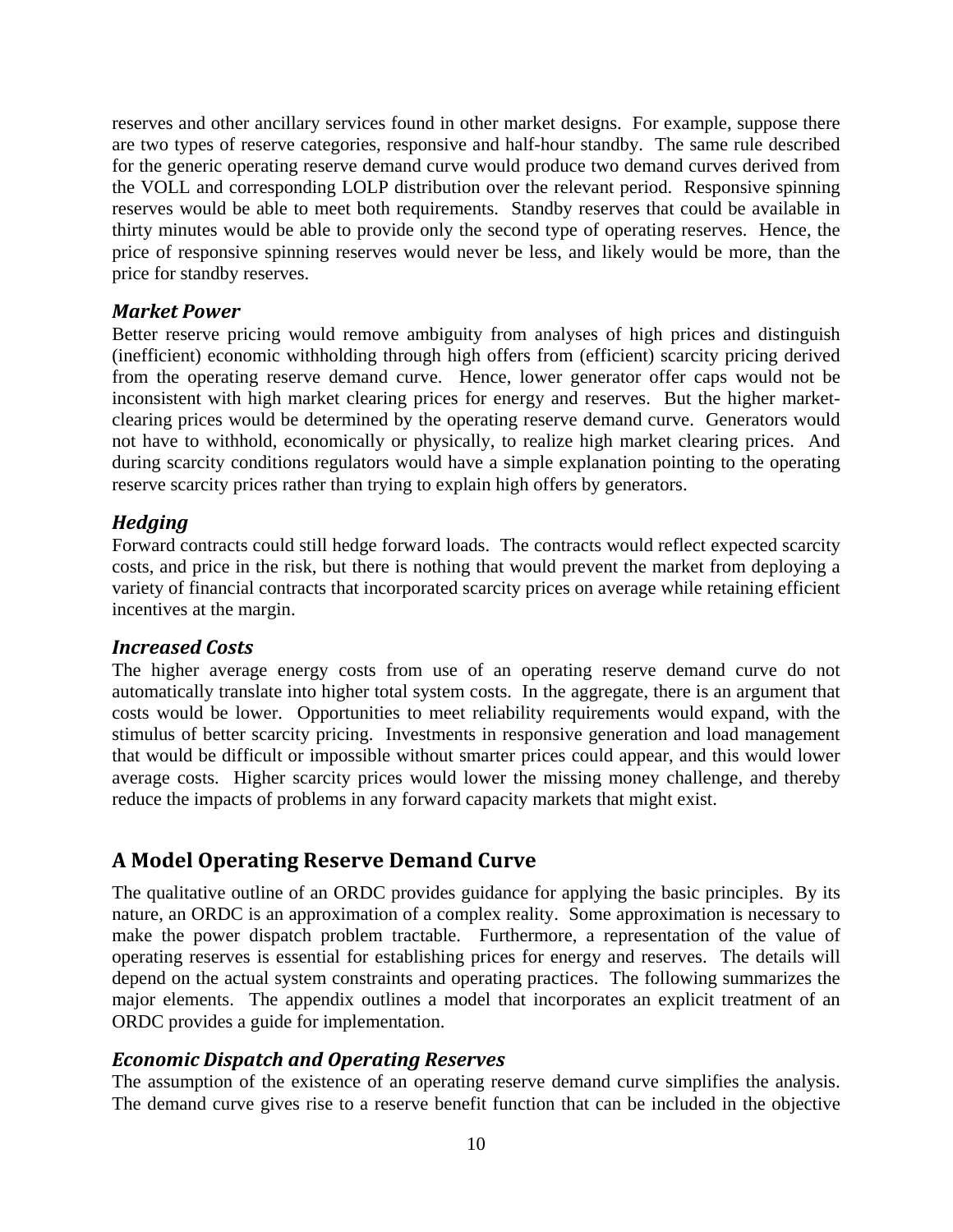function for economic dispatch. The basic framework approximates the complex problem with a wide range of uncertainties and applies a pricing logic to match the actions of system operators. The main features include:

- **Single Period Model**. There is a static representation of the underlying dynamic problem. This static formulation is a conventional building block for a multi-period framework.
- **Deterministic Representation**. The single period dispatch formulation is based on bids, offers, and expected network conditions as in standard economic dispatch models. The operating reserve demand curve represents the value of uncertain uses of reserves without explicitly representing the uncertainty in the optimization model.
- **Security Constrained**. The economic dispatch model includes the usual formulation of N-1 contingency constraints to preclude cascading failures.
- **Ex Ante Dispatch**. The dispatch is determined before uncertainty about net load relative to forecast is revealed.
- **Expected Value for Reserves**. The reserve benefit function represents the expected value of avoiding involuntary load curtailments and similar emergency actions.
- **Multiple Reserve Types**. The model of the operating reserve demand allows for a typical cascade model of different reserve types. On line spinning reserves and fast start standby reserves interact to provide complementary reserve prices.
- **Administrative Balancing**. Subsequent uncertain events are treated according to administrative rules to utilize operating reserves to maintain system balance and minimize load curtailments.
- **Consistent Prices**. The model co-optimizes the dispatch of energy and reserves and produces a consistent set of prices for the period.

The framework allows for a variety of implementations with multiple zones, forward markets and other common aspects of electricity markets.

### *Multiple Zones*

The assumption that there is a single system wide use of operating reserve benefits may not apply in all regions. Although the steady-state constraints of transmission limits and loop flows apply to the base dispatch do not apply necessarily to the short-term use of operating reserves in stressed situation, it may not be that there are no location restrictions. The usual approach for operating reserves is to define a zonal requirement and interface constraints that limit the emergency movement of power.

The task is to define a locational operating reserve model that approximates and prices the dispatch decisions made by operators. To illustrate, consider the simplest case with one constrained zone and the rest of the system. The reserves are defined separately and there is a known transfer limit for the closed interface between the constrained zone and the rest of the system. The zonal requirements for operating reserves that interact with energy and economic dispatch, incorporate local interface constraints, and provide compatible short-term prices for operating reserves and interface capacity. This basic argument leads to a simple numerical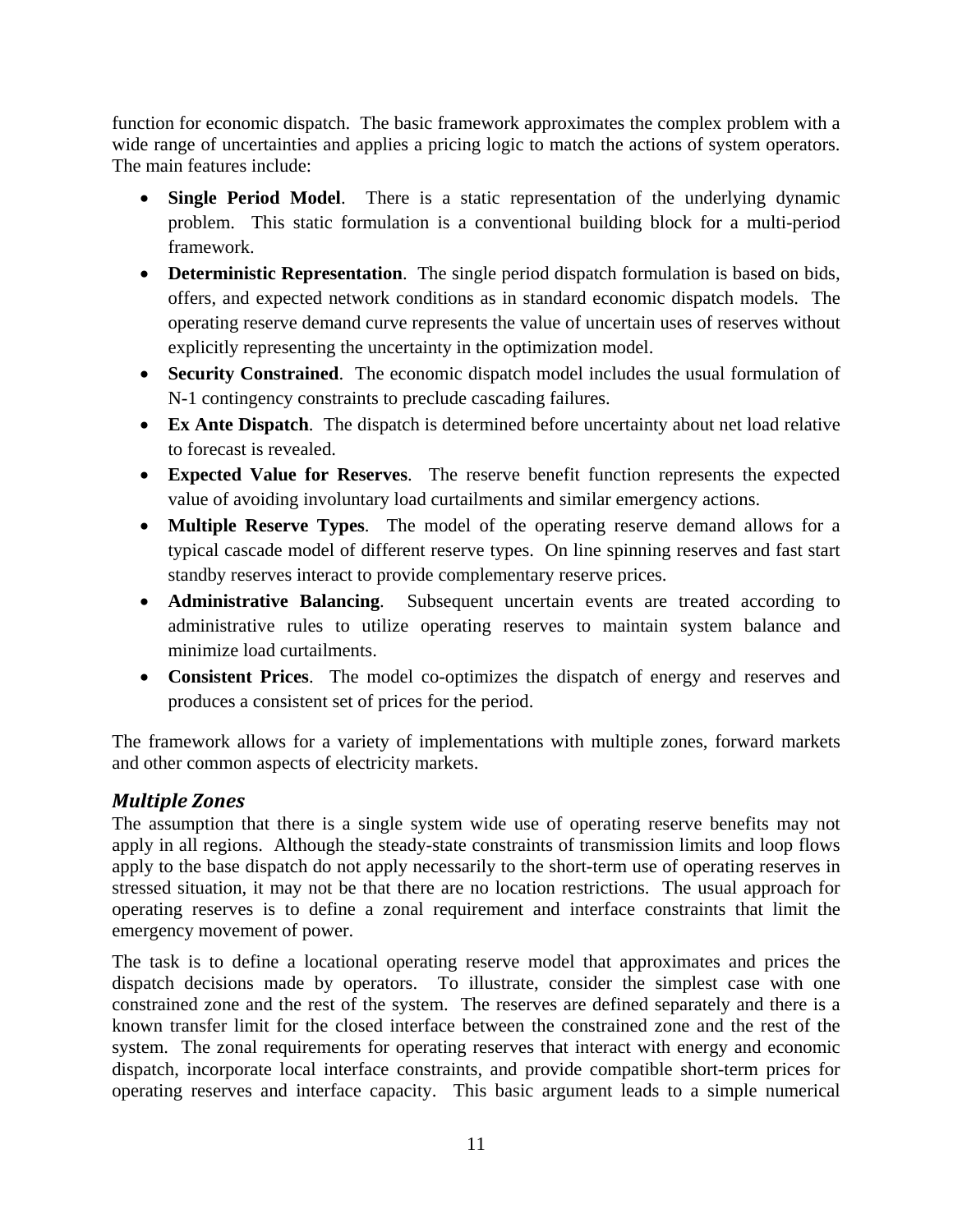model that can incorporate multiple embedded zones and interface constraints and be implemented with the co-optimization framework for energy and reserves. (Hogan, 2010)

#### *Forward Markets and Settlements*

The ORDC framework outlined here illustrates the model that is most naturally thought of as the real-time dispatch formulation. The same idea would extend to forward markets such as a dayahead market with the associated economic dispatch formulation. The principal modification would be to include virtual offers and bids for reserves as well as energy. The day-ahead market would incorporate an ORDC consistent with the real-time ORDC. The day-ahead market would settle with payments for both reserves and energy at the day-ahead prices.

The real-time model would be as outlined above. Settlements in real time would be based on real-time prices for energy and reserves. The payments would be made for deviations from the day-ahead schedules. The settlement rules including payment for reserves that did not provide energy would maintain the necessary indifference at the margin between providing energy and providing reserves.

#### *Back Cast ERCOT Case Study*

An application of the model for the case of ERCOT illustrates the possible scale of the impacts. The purpose of the back cast was to suggest the scale of the scarcity prices that would have been relevant under the tight conditions that existed in 2011 and the greater abundance of capacity in 2012. The charge was not to simulate the full system to include changes in behavior and dispatch, which could be expected to occur. Rather the mandate was to assume the same offers, bids and dispatch that actually occurred, and then recalculate the energy and reserve prices. This provides a first order approximation of the effects of scarcity pricing.

"The back cast analysis of the price adder shows that the energy-weighted average energy price increases over a range of \$7/MWh to \$26.08/MWh in 2011 and \$1.08/MWh to \$4.5/MWh in 2012. This range results from different parameter settings that were used in the back cast. The back cast results for the average energy price increase with minimum contingency levels (X) of 1375 MW and 1750 MW are presented in Table 1. At the minimum contingency level, scarcity prices achieve the maximum allowed value." (ERCOT Staff & Hogan, 2013)

| <b>VOLL</b> | <b>Energy-weighted average price</b><br>increase with X at 1375 MW<br>$(\frac{\mathcal{M}}{\mathbf{W}})$ |      |                            | $\frac{1}{2}$<br><b>Energy-weighted average price</b><br>increase with X at 1750 MW<br>$(\frac{\mathcal{M}}{\mathbf{W}})$ |      |                            |
|-------------|----------------------------------------------------------------------------------------------------------|------|----------------------------|---------------------------------------------------------------------------------------------------------------------------|------|----------------------------|
|             | 2011                                                                                                     | 2012 | 2011 &<br>2012<br>combined | 2011                                                                                                                      | 2012 | 2011 &<br>2012<br>combined |
| \$5000/MWh  | 7.00                                                                                                     | 1.08 | 4.08                       | 12.03                                                                                                                     | 2.40 | 7.28                       |
| \$7000/MWh  | 11.27                                                                                                    | 1.56 | 6.48                       | 19.06                                                                                                                     | 3.45 | 11.35                      |
| \$9000/MWh  | 15.54                                                                                                    | 2.05 | 8.87                       | 26.08                                                                                                                     | 4.50 | 15.42                      |

**Table 1 : Energy-weighted average energy price adder (and Online reserve price) (\$/MWh) for 2011 & 2012 for different VOLLs and minimum contingency levels (X)** 

Source:(ERCOT Staff & Hogan, 2013)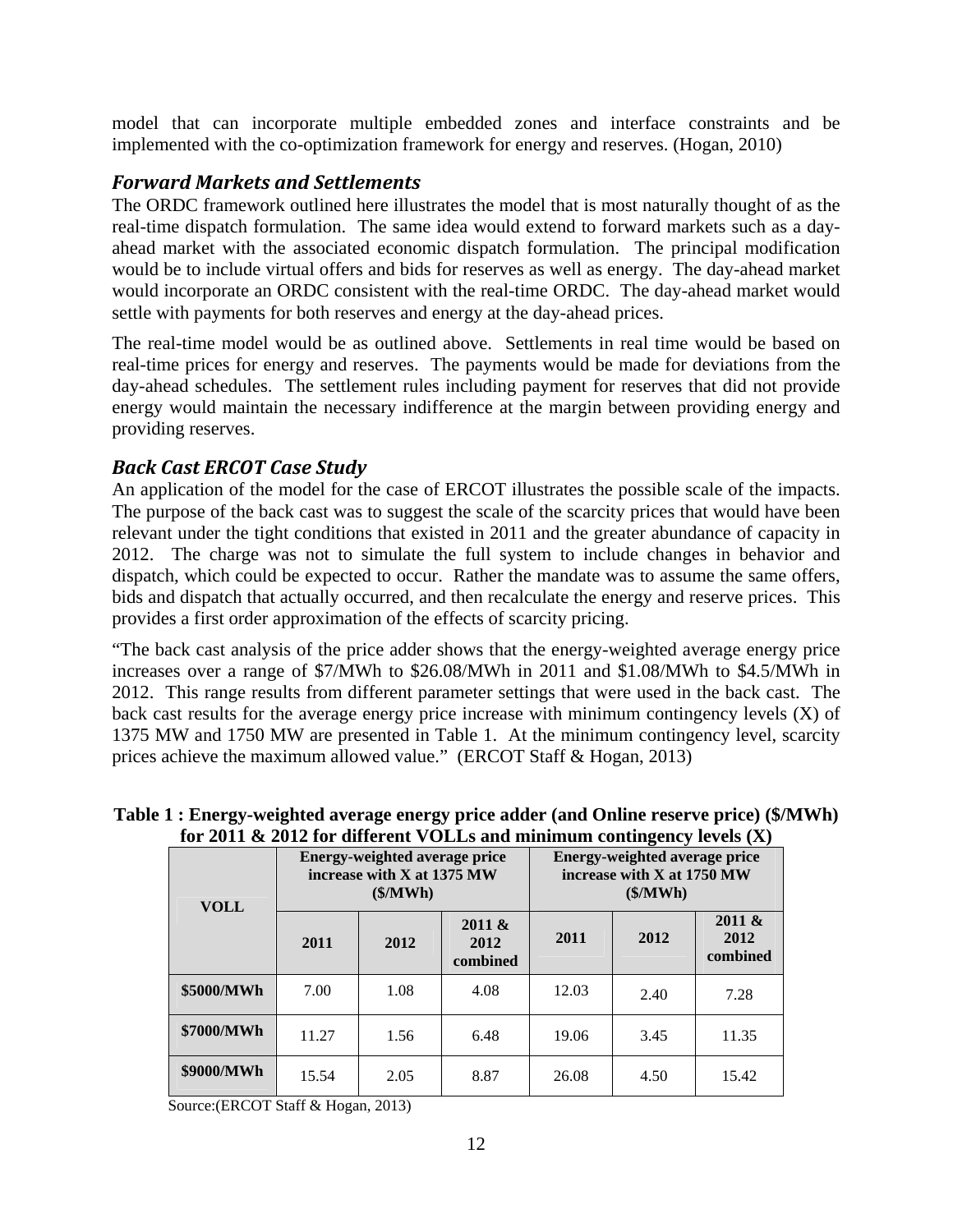By way of comparison, the ERCOT market monitor reports the "ERCOT-wide load-weighted average real-time energy price was \$53.23 per MWh in 2011, a 35 percent increase from \$39.40 per MWh in 2010." (Potomac Economics, 2012) Apparently co-optimization of energy and reserves would have produced material scarcity prices with a significant increment to the revenues in the energy market in Texas.

# **Resource Adequacy and Scarcity Pricing**

Better scarcity pricing would improve many aspects of market efficiency, and can be recommended independent of the problem of resource adequacy. In addition, better scarcity pricing would contribute towards making up the missing money and supporting resource adequacy.

Would better scarcity pricing be enough to resolve the resource adequacy problem? This is a larger topic, but a few observations connect to the resource adequacy question. First, posing a choice between capacity markets and better scarcity pricing is a false dichotomy. Even if the scarcity pricing is not enough and a long-term capacity market is necessary, better scarcity pricing would make the capacity market less important and thereby mitigate some of the unintended consequences.

Second, since the work of Telson there has been a recognition that the reliability planning standards that drive resource adequacy policy do not derive from a conventional cost benefit analysis. (Telson, 1975) The development of planning reserve margins starts with criteria such as the 1-event-in-10-years standard that appears to be a rule of thumb rather than a result derived from first principles. (Carden & Wintermantel, 2013) Depending on the details of filling in missing pieces in the economic analysis, the VOLL implied by the reliability standard is at least an order of magnitude larger than the range that would be consistent with actual choices and technology opportunities. (Telson, 1975) (Wilson, 2010) There is general agreement that applying reasonable estimates of VOLL and the cost-benefit criterion of welfare maximization would not support the typical planning reliability standards. (Newell, 2012) (Carden & Wintermantel, 2013)

Furthermore, in the absence of adequate scarcity pricing, the gap between the implications of conservative reliability standards and conventional economic analysis is obscured. If suppressed market prices are unavoidable, them something else like a capacity market is needed. But with better scarcity pricing the gap between economic cost benefit analysis and reliability planning standards will be more transparent. If better scarcity pricing, using a realistic estimate of the average VOLL, still leaves us with missing money and a resource adequacy gap, then new questions will arise about how best to close the gap. One approach could be to question the premise of the gap. If the probability and consequences of inadequate capacity are accounted for in scarcity pricing, this at least raises the possibility that the problem is not with the markets but with too conservative a reliability planning standard.

If the conservative planning standard is to be maintained and justified, then the justification would depend on a more nuanced argument for market failure that goes well beyond suppressed scarcity prices. One proposal is to include transfer payments in the benefits calculation, such as those that follow from excess capacity, depressed market prices and socialization of the cost of capacity payments. (Carden, Pfeifenberger, & Wintermantel, 2011) (Carden & Wintermantel,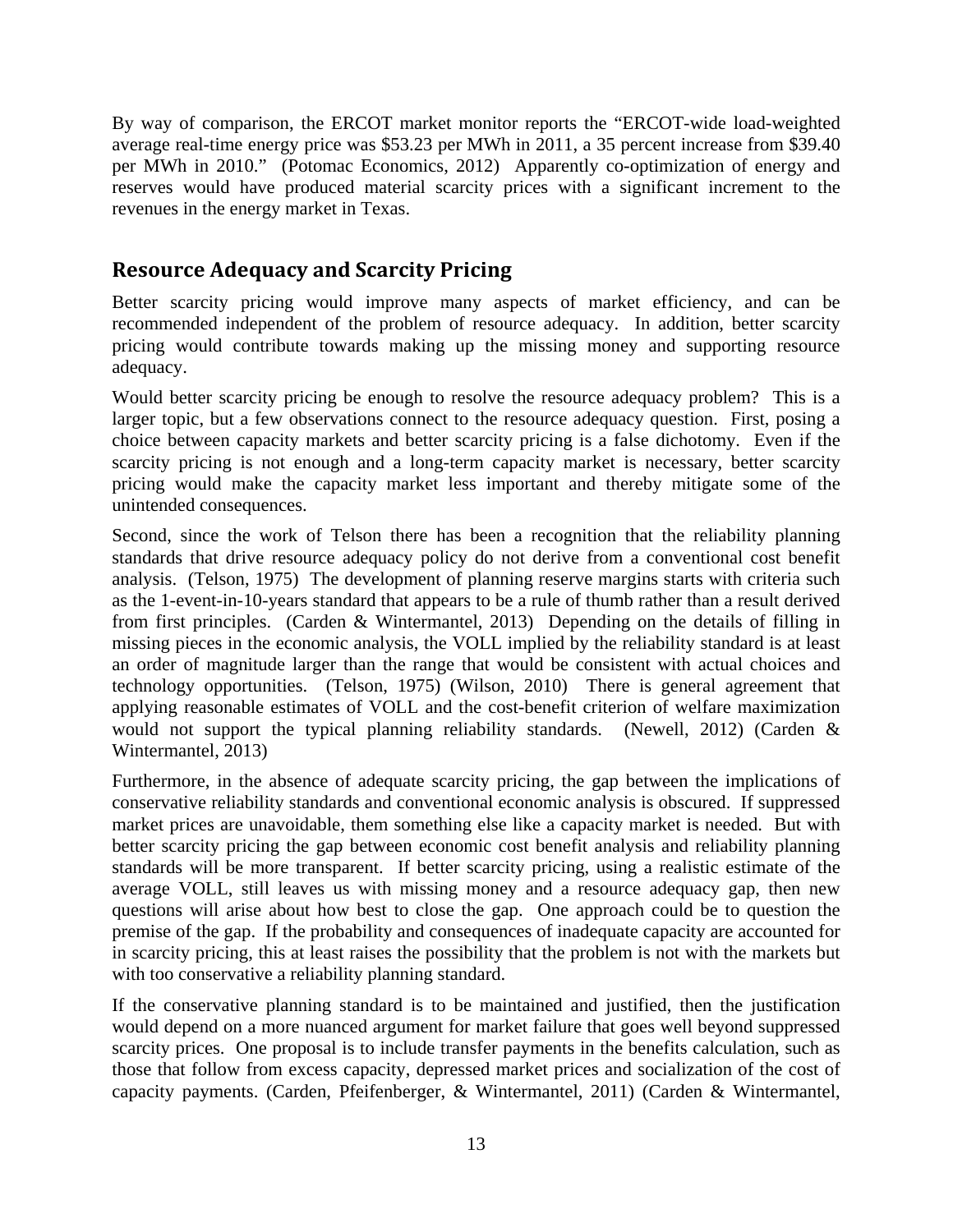2013) This may appeal to the beneficiaries of such market manipulation, but it can hardly be the foundation for a regulatory mandate that espouses support for economic efficiency and nondiscrimination.

A more complicated argument might address dynamic issues about the credibility of future market returns versus future regulatory mandates. The volatility and uncertainty of market forces might tip the argument one way or the other. Or a different engineering argument might call for efforts to compensate for the errors of approximation in the engineering models that underpin both the reliability planning studies and the cost-benefit analyses. These efforts might include a margin of safety beyond the already conservative assumptions of security constrained N-1 contingency analysis. The final analysis may flow from the other work in this volume. But simple appeal to a missing money argument without further addressing the basics of market design would no longer suffice. At a minimum, a more transparent cost-benefit analysis for the resource adequacy requirement would be indicated to inform the policy decisions.

# **Conclusion**

The fundamental problem of inadequate real-time scarcity pricing has a fundamental solution. The need for a well-designed operating reserve demand curve was overlooked in early wholesale electricity market designs. There is today a much better understanding of why better scarcity pricing is essential, why demand bidding has not solved the problem, and how a well-designed operating reserve demand curve could fill in this significant gap. An operating reserve demand curve derived from first principles would address, in part, the missing money problem. In addition, the added benefits for improved operating conditions would warrant a better design for the demand curve independent of the needs for resource adequacy.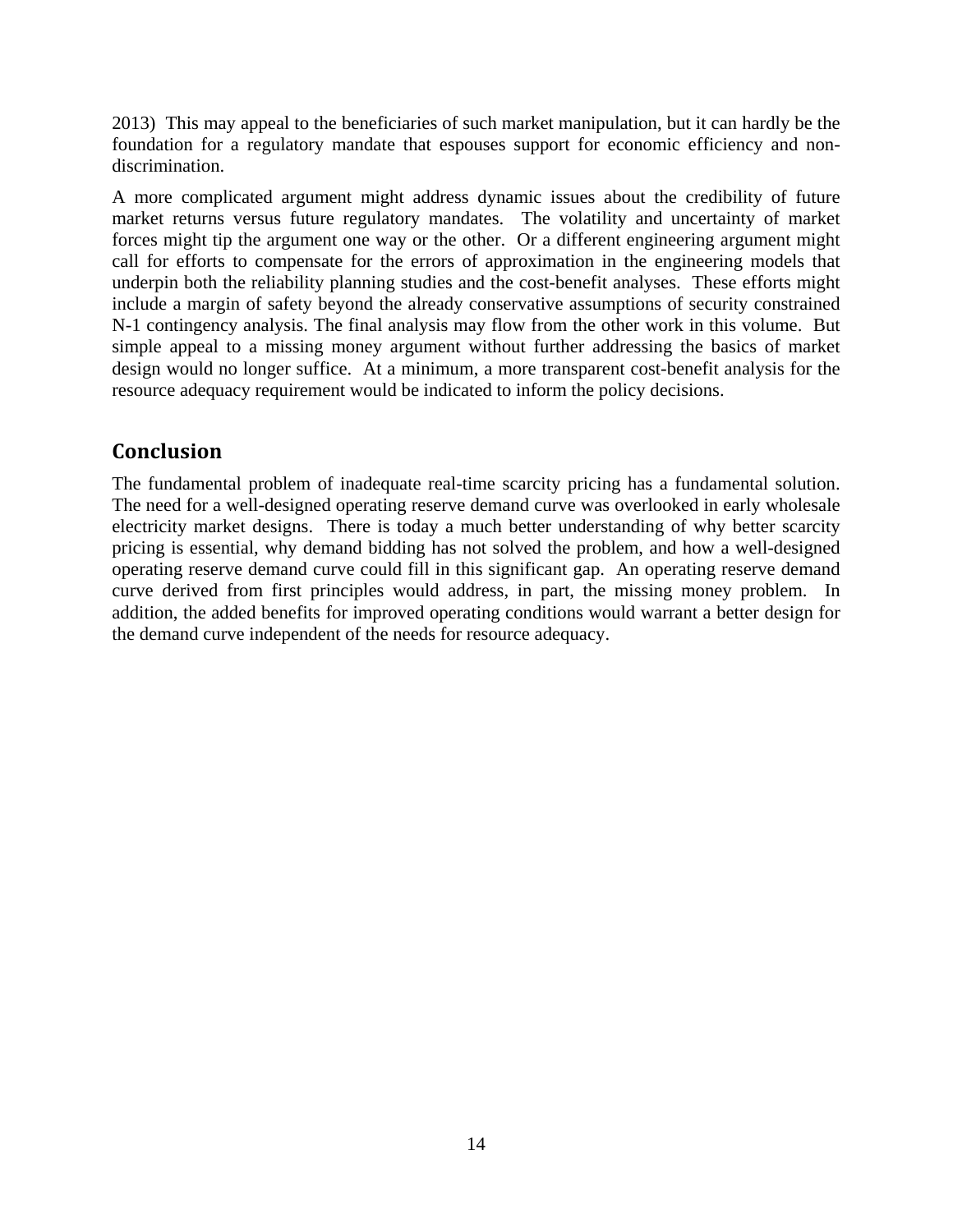# **Appendix**

An outline of the basic framework illustrates the representation of an operating reserve demand curve.

# *Modeling Economic Dispatch and Operating Reserves*

The model presented here is a one-period DC-load model with co-optimization of reserves and energy. The notion is that the dispatch set at the beginning of the period must include some operating reserves that could deal with uncertain events over the period. The emphasis is on the co-optimization of energy and reserves to illustrate the major interactions with energy prices. The canonical example assumes the existence of a separable non-locational benefit function for reserves.

Here the various variables and functions include:

- : Vector of locational demands *d*
- $g_R$ : Vector of locational responsive generation
- $r_R$ : Vector of locational responsive reserves
- $r_{NS}$ : Vector of locational non-spin reserves
- $r_R^0$ : Aggregate responsive reserves
- $r_{NS}^0$ : Aggregate non-spin reserves
- $g_{_{NR}}$ : Vector of locational generation not providing reserves
- : Benefit function for demand *B d*
- $C_k(g_k)$ : Cost function for generation offers
- : Generation Capacity *k K*

 $R_k(r_k)$ : Reserve value function integrating demand curves

- $r_k^{\max}$ : Maximum Ramp Rate
- H, b: Transmission Constraint Parameters
- : Vector of ones. *i*

Assuming that unit commitment is determined, the stylized economic dispatch model is: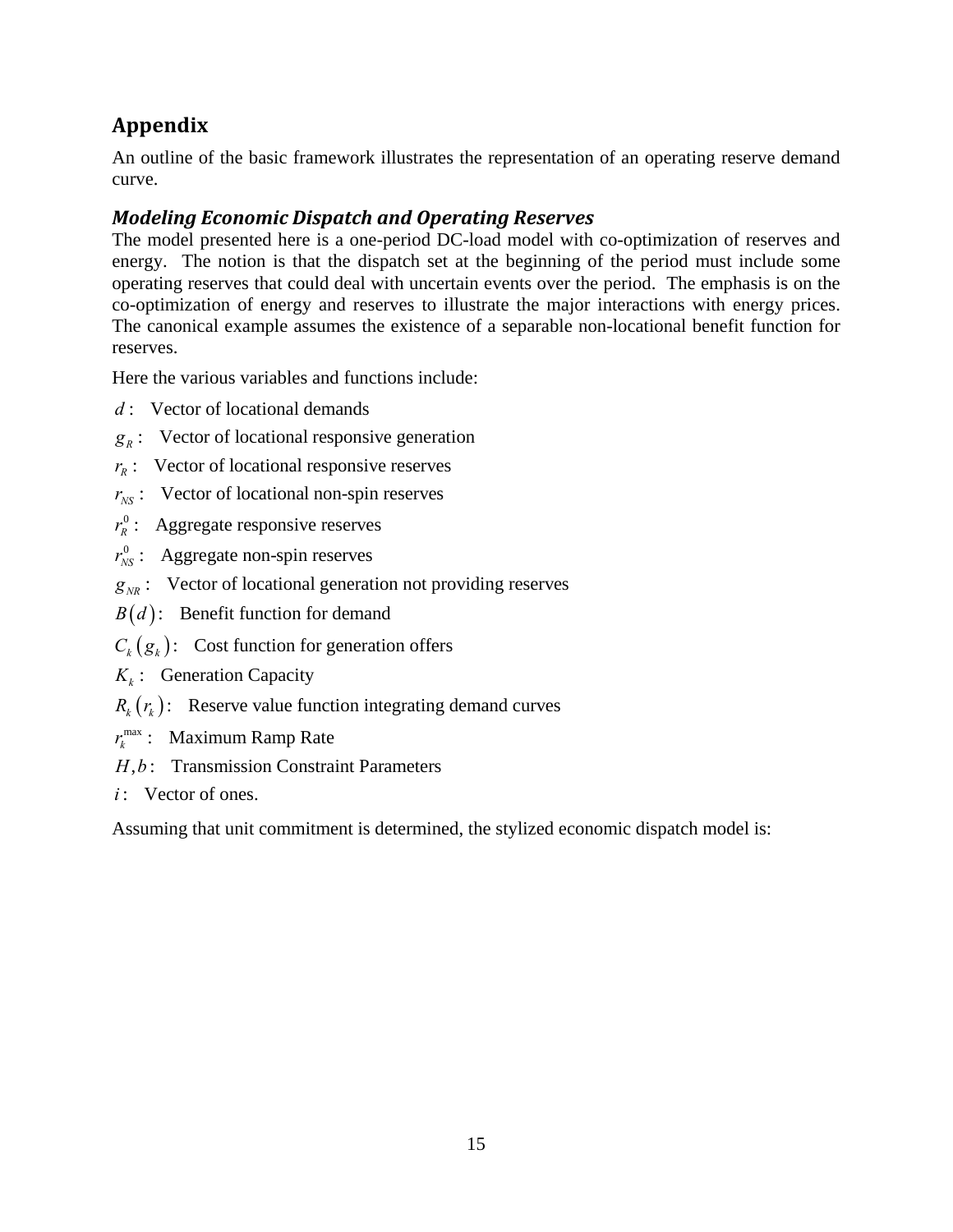| Max                                        | $B(d) - C_R(g_R) - C_{NR}(g_{NR}) + R_I(r_R^0) + R_{II}(r_{NS}^0)$ |               |
|--------------------------------------------|--------------------------------------------------------------------|---------------|
| $d_{g_R,g_N,r_R^0,r_R,r_N^0,s_N \geq 0; y$ | Net Loads                                                          | $\rho$        |
| $d'y = 0$                                  | Local Balance                                                      | $\lambda$     |
| $l'y = 0$                                  | Load Balance                                                       | $\lambda$     |
| $Hy \leq b$                                | Transmission Limits                                                | $\mu$         |
| $g_R + r_R \leq K_R$                       | Response Capacity                                                  | $\theta_R$    |
| $g_{NR} \leq K_{NR}$                       | Generation Only Capacity                                           | $\theta_{NR}$ |
| $r_{NS} \leq K_{NS}$                       | Non-Spin Capacity                                                  | $\theta_{NS}$ |
| $i'r_R = r_R^0$                            | Response Reserves                                                  | $\gamma_R$    |
| $i'r_R + i'r_{NS} = r_{NS}^0$              | Non-Spin Reserves                                                  | $\gamma_{NS}$ |
| $r_R \leq r_R^{\text{max}}$                | Response Ramp Limit                                                | $\eta_R$      |
| $r_{NS} \leq r_{NS}^{\text{max}}$          | Non-Spin Ramp Limit                                                | $\eta_{NS}$   |

This formulation assumes that the non-spin reserve generators are not spinning and, therefore, cannot provide energy for the dispatch. The Non-Spin Reserve equation implements a cascade model for reserves, where both responsive and non-spin reserves contribute to the aggregate nonspin supply.

For the present discussion, the prices relationships follow from the usual interpretation of this economic dispatch model. This could be expanded to include unit commitment and extended LMP formulations (ELMP), but the basic insights would be similar. (Gribik, Hogan, & Pope, 2007)

An interpretation of the prices follows from analysis of the dual variables and the complementarity conditions. For an interior solution, the locational prices ( $\rho$ ) are equal to the demand prices for load.

$$
(2) \qquad \rho = \nabla B(d).
$$

The same locational prices connect to the system lambda and the cost of congestion for the binding transmission constraints in the usual way.

$$
(3) \qquad \rho = \lambda i + \mu^t H.
$$

In addition, the locational prices equate with the marginal cost of generation plus the cost of scarcity.

$$
(4) \qquad \rho = \nabla C_R(g_R) + \theta_R.
$$

A similar relation applies for the value of non-reserve related generation.

$$
(5) \qquad \rho = \nabla C_{NR} (g_{NR}) + \theta_{NR}.
$$

The marginal value of responsive reserves connects to the scarcity costs of capacity and ramping limits.

(6) 
$$
\theta_R + \eta_R = \gamma_R i + \gamma_{NS} i = \frac{dR_I(r_R^0)}{dr} i + \frac{dR_I(r_{NS}^0)}{dr} i.
$$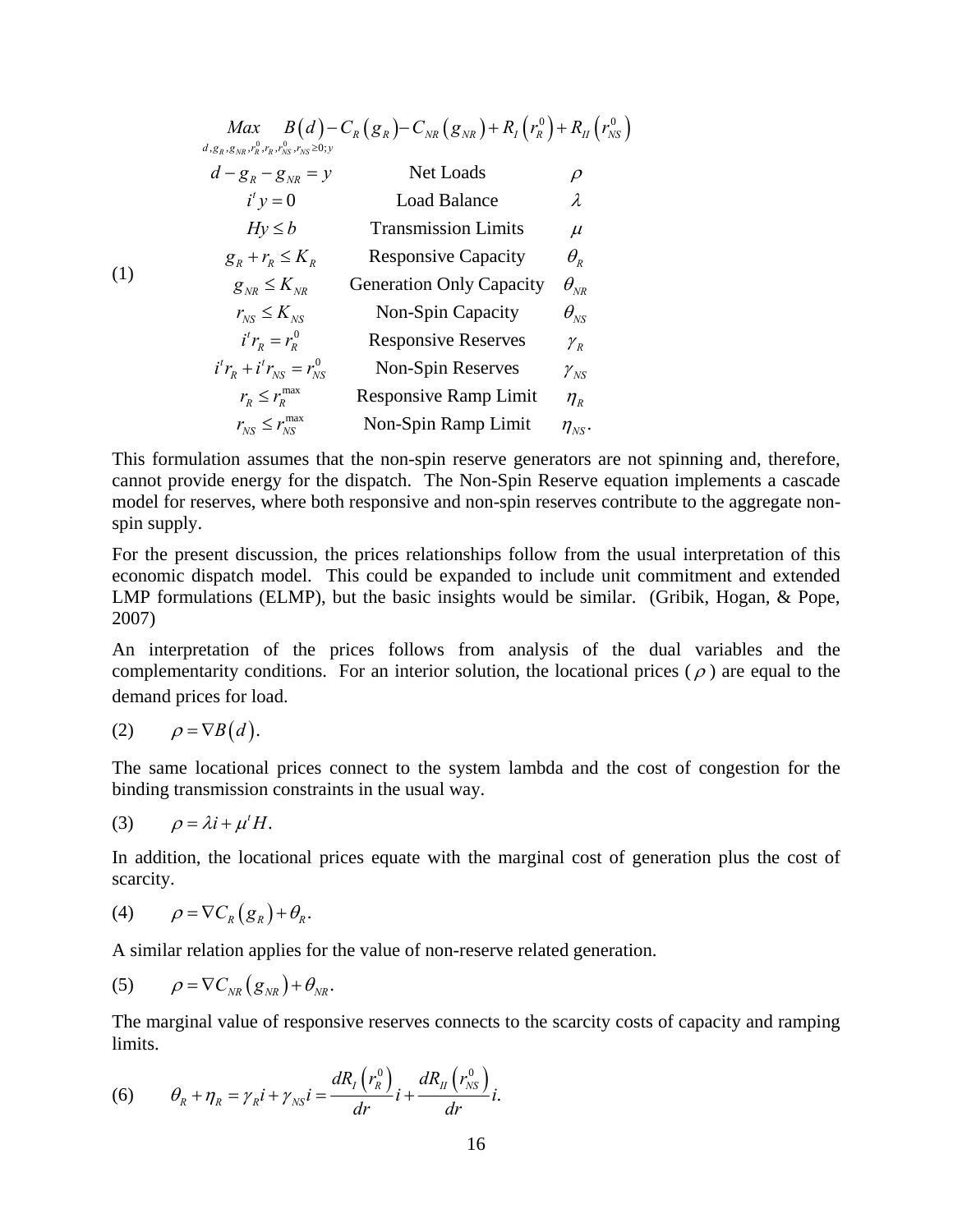The corresponding marginal value of non-spin reserves reflects the scarcity value for capacity and ramping limits.

(7) 
$$
\theta_{NS} + \eta_{NS} = \gamma_{NS} i = \frac{dR_{II}(r_{NS}^0)}{dr} i.
$$

If there are no binding ramp limits for responsive reserves, then  $\eta_R = 0$  and from (6) we have  $\theta_R$ as a vector where every element is the price of responsive reserves. Similarly, for the ramping limits on non-spin reserves, if these are not binding, then  $\eta_{NS} = 0$  and from (7) we have  $\theta_{NS}$  as a vector where every element is the price of non-spinning reserves.

#### *An Approximate Operating Reserve Demand Curve*

This co-optimization model captures the principal interaction between energy offers and scarcity value. The assumption of a benefit function for reserves simplifies the analysis. Here, a derivation of a possible reserve benefit function provides a background for describing the form of an ORDC. To simplify the presentation, focus on the role of responsive reserves only. And consider only an aggregate requirement for reserves with no locational constraints.

To the various variables and functions add:

 $f(x)$ : Probability for net load change equal to x

Again, assume that unit commitment is determined. The stylized economic dispatch model includes an explicit description of the expected value of the use of reserves. For reserves here, only aggregate load matters. This reserve description allows for a one dimensional change in aggregate net load, *x* , and an asymmetric response where positive net load changes are costly and met with reserves and negative changes in net load are ignored. This model is too difficult to implement but it provides an interpretation of a set of assumptions that leads to an approximate ORDC. Here we ignore minimum reserve requirements to focus on the expected cost of the reserve dispatch.

The central formulation treats net load change *x* and use of reserve,  $\delta_{x}$ , to avoid involuntary curtailment. This produces a responsive benefit minus cost of  $VOLL \cdot (i^{t} \delta_{x}) - (C_{R}(g_{R} + \delta_{x}) - C_{R}(g_{R}))$  and this is weighted by the probability  $f(x)$ . This term enters the objective function summed for all non-negative values of  $x$ . The basic formulation includes: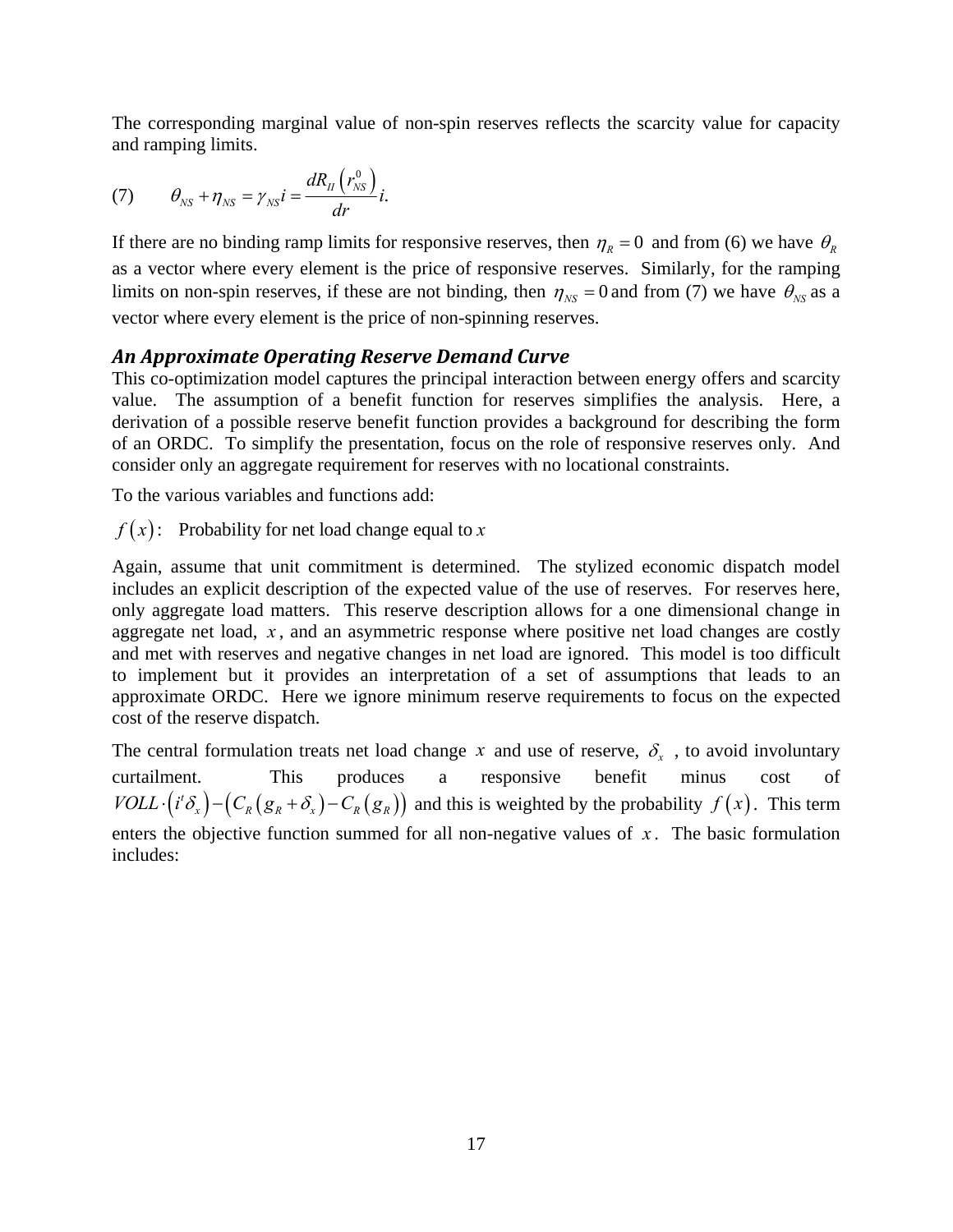| Max<br>$d, g_R, g_{NR}, r_R, \delta_x \geq 0; y$ | $B(d) - C_R(g_R) - C_{NR}(g_{NR}) + \sum (VOLLi^t \delta_x - (C_R(g_R + \delta_x) - C_R(g_R))) f(x)$<br>$x\geq 0$ |                                 |
|--------------------------------------------------|-------------------------------------------------------------------------------------------------------------------|---------------------------------|
| $d - g_R - g_{NR} = y$                           | Net Loads                                                                                                         | $\varrho$                       |
| $i^{\prime}$ y = 0                               | <b>Load Balance</b>                                                                                               | λ                               |
| $Hv \le b$                                       | <b>Transmission Limits</b>                                                                                        | $\mu$                           |
| $g_{R} + r_{R} \leq K_{R}$                       | <b>Responsive Capacity</b>                                                                                        | $\theta_{\scriptscriptstyle R}$ |
| $i^t \delta_x \leq x, \forall x$                 | <b>Responsive Utilization</b>                                                                                     | $\mathcal{Y}_x$                 |
| $\delta_{r} \leq r_{p}, \forall x$               | Responsive Limit                                                                                                  | $\varphi_{\rm r}$               |
| $g_{_{NR}} \leq K_{_{NR}}$                       | <b>Generation Only Capacity</b>                                                                                   | $\theta_{_{NR}}$ .              |

This model accounts for all the uncertain net load changes weighted by the probability of outcome, and allows for the optimal utilization of reserve dispatch in each instance. This problem could produce scarcity prices that could differ across locations.

To approach the assessment of how to approximate reserves with a common scarcity price across the system, further simplify this basic problem.

- 1. Treat the utilization of reserves as a one-dimensional aggregate variable.
- 2. Replace the responsive reserve limit vector with a corresponding aggregate constraint on total reserves.
- 3. Utilize an approximation of the cost function,  $\hat{C}$ , for the aggregate utilization of reserves, and further approximate the change in costs with the derivative of cost times the utilization of reserves.

This set of assumptions produces a representation for the use of a single aggregate level of reserves for the system:

$$
\begin{array}{ccc}\n\text{Max} & B(d) - C_R(g_R) - C_{NR}(g_{NR}) + \sum_{x \ge 0} \left(\text{VOLL}\delta_x - \partial \hat{C}_R(i^t g_R)\delta_x\right) f(x) \\
d - g_R - g_{NR} = y & \text{Net Loads} & \rho \\
i^t y = 0 & \text{Load Balance} & \lambda \\
Hy \le b & \text{Transmission Limits} & \mu \\
g_R + r_R \le K_R & \text{Response Capacity} & \theta_R \\
\delta_x \le x, \forall x & \text{Response Utilization} & \gamma_x \\
\delta_x \le i^t r_R, \forall x & \text{Response Unit} & \phi_x \\
0 \le r_R, & \text{Explicit Sign Constant} & \omega_R \\
g_{NR} \le K_{NR} & \text{Generation Only Capacity} & \theta_{NR}.\n\end{array}
$$

This formulation provides a reasonably transparent interpretation of the implied prices. Focusing on an interior solution for all the variables except  $r_R$ , we would have locational prices related to the marginal benefits of load:

$$
(10) \qquad \rho = \nabla B(d).
$$

(9)

(8)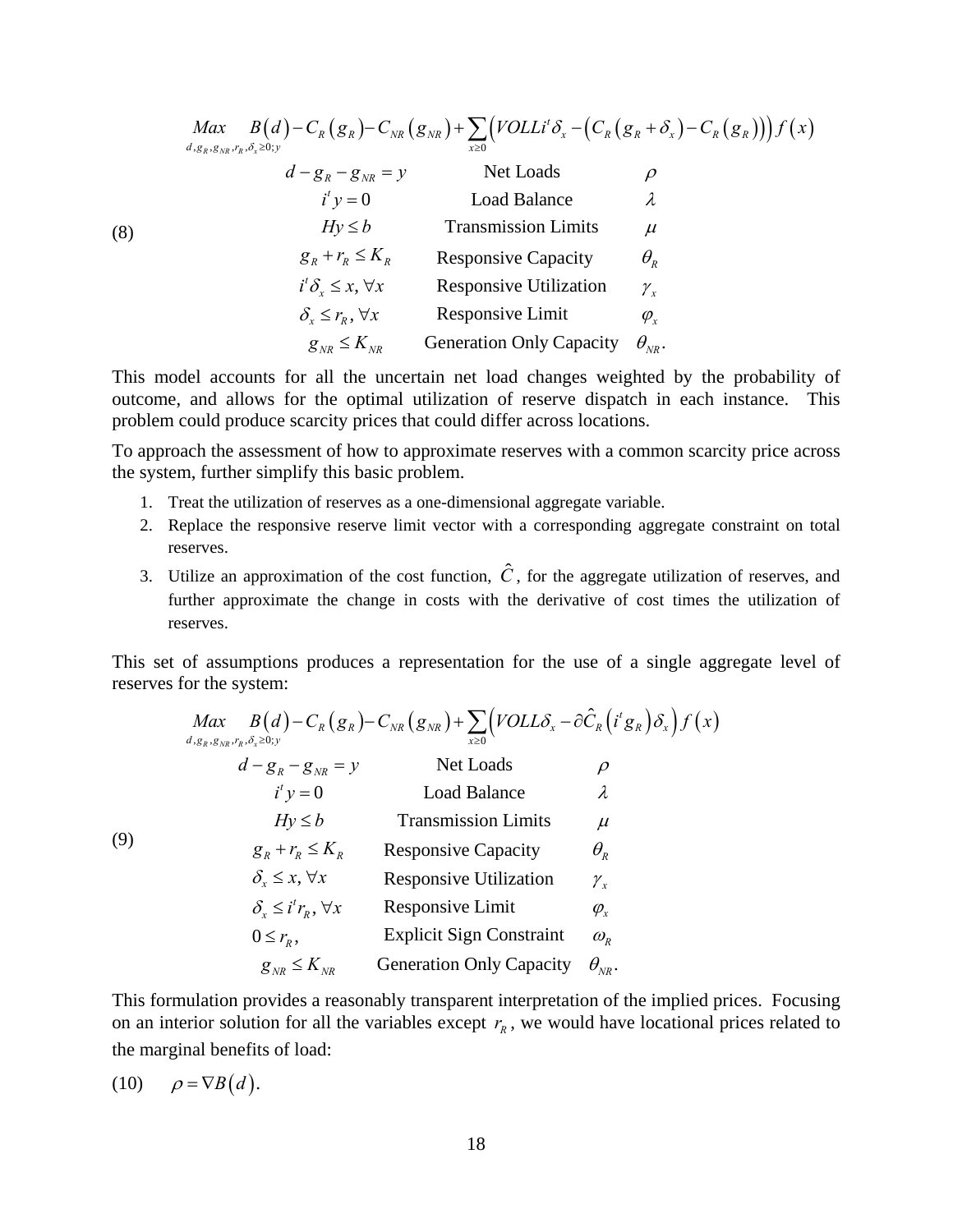The same locational prices connect to the system lambda and the cost of congestion for the binding transmission constraints.

$$
(11) \qquad \rho = \lambda i + H^t \mu.
$$

The locational prices equate with the marginal cost of generation-only plus the cost of scarcity when this generation is at capacity, which appears in the usual form.

$$
(12) \qquad \rho = \nabla C_{NR} (g_{NR}) + \theta_{NR}.
$$

The locational prices equate with the marginal cost of responsive generation and display the impact of reserve scarcity. First, the impact of changing the base dispatch of responsive generation implies:

$$
\rho = \nabla C_R(g_R) + \sum_{x \geq 0} \left( \frac{\partial^2 \hat{C}_R(i^t g_R)}{\partial x^i} \right) f(x) + \theta_R.
$$

The second order term captures the effect of the base dispatch of responsive dispatch on the expected cost of meeting the reserve utilization. This term is likely to be small. For example, if we assume that the derivative  $\partial \hat{C}_R$  is constant, then the second order term is zero.

When we account for the base dispatch of reserves, we have:

$$
\theta_{\boldsymbol{R}} = \sum_{\boldsymbol{x} \geq \boldsymbol{0}} \varphi_{\boldsymbol{x}} \boldsymbol{i} + \boldsymbol{\omega}_{\boldsymbol{R}} \,.
$$

When accounting for utilization of the reserves, we have:

$$
\gamma_x + \varphi_x = \left(VOLL - \partial \hat{C}_R \left( i^t g_R \right) \right) f(x).
$$

Let  $r = i^t r_R$ . Then for  $x \le r$ ,  $\varphi_x = 0$ ;  $x \ge r$ ,  $\gamma_x = 0$ . Hence,

$$
\theta_R = \sum_{x \ge r} \varphi_x i + \omega_R = (VOLL - \partial \hat{C}_R (i^t g_R)) (1 - F(r)) i + \omega_R.
$$

Combining these, we can rewrite the locational price as:

(13) 
$$
\rho = \nabla C_R(g_R) + \sum_{x \geq 0} \left( \frac{\partial^2 \hat{C}_R(i^t g_R) i \delta_x}{\partial x} \right) f(x) + \left( \frac{\text{VOLL} - \partial \hat{C}_R(i^t g_R)}{\partial x} \right) \left( 1 - F(r) \right) i + \omega_R.
$$

Equations (2) thru (13) capture our approximating model for aggregate responsive reserves. Here  $1 - F(r) = L \cdot \frac{L}{r}$ . The term  $\left(\frac{V}{C}L - \frac{\partial \hat{C}_R}{\partial t} \left(i^t g_R\right)\right) \left(1 - F(r)\right)$  in (13) is the scarcity price of the ORDC. If the second order terms in (13) are dropped, then the scarcity price is the only change from the conventional generation only model. In practice, we would have to update this model to account for minimum reserve levels, non-spin, and so on, to include an estimate of  $\overline{c} \approx \partial \hat{C}_R$  in defining the net value of operating reserves  $v \approx \text{VOLL} - \overline{c}$ .

Note that under these assumptions the scarcity price is set according to the opportunity cost using  $\hat{C}$  for the marginal responsive generator in the base dispatch. Depending on the accuracy of the estimate in  $\hat{C}$ , this seeks to maintain that the energy price plus scarcity price never exceeds the value of lost load.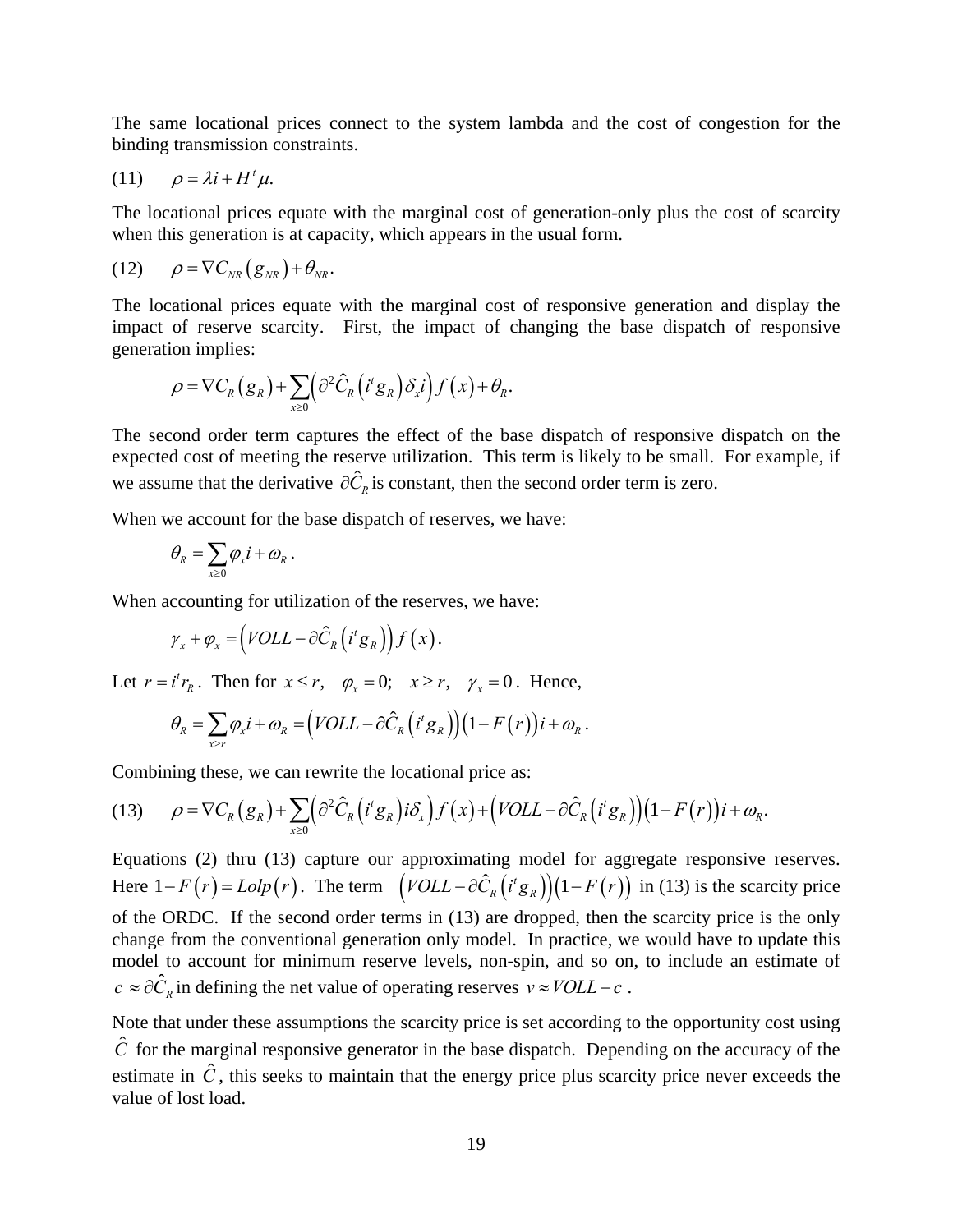Providing a reasonable estimate for  $\hat{C}$  could be done either as an (i) exogenous constant, (ii) through a two pass procedure, or (iii) approximately inthe dispatch. For example, a possible procedure would define the approximating cost function as the least unconstrained cost,

$$
\hat{C}(\hat{g}_R) = Min\big\{C(g_R)\big|\hat{g}_R = i^t g_R\big\}\,.
$$

This information would be easy to evaluate before the dispatch.

Construct the ORDC for responsive reserves that modifies (13) to incorporate the minimum or last resort reserves *X* priced at *v*. Here  $Lolp(r)$  = Probability (Net Load Change  $\geq r$ ). For a candidate value of the aggregate responsive reserves define the corresponding value on the operating reserve demand curve:

$$
\pi_R(r_R) = \begin{cases}\nLolp\left(i'r_R - X\right), & i'r_R - X \ge 0 \\
1, & i'r_R - X < 0\n\end{cases}
$$
\n
$$
P_R(r_R) = v\pi_R(r_R).
$$

This defines the ORDC for responsive reserves.

#### *Multiple Reserve Types*

The organized market practice distinguishes several types of reserves. Setting aside regulation, the principal distinction is between "responsive" reserves (R) and "non-spin" reserves (NS). The ORDC framework can be adapted to include multiple reserves. This section summarizes one such modeling approach and relates it to the co-optimization examples above. The main distinction is that "responsive" reserves are spinning and have a quick reaction time. These reserves would be available almost immediately and could provide energy to meet increases in net load over the whole of the operating reserve period. By comparison, non-spin reserves are slower to respond and would not be available for the entire period.

The proposed model of operating reserves approximates the complex dynamics by assuming that the uncertainty about the unpredicted change in net load is revealed after the basic dispatch is determined. The probability distribution of change in net load is interpreted as applying the change over the uncertain reserve period, say the next hour, divided into two intervals. Over the first interval, of duration  $(\delta)$ , only the responsive reserves can avoid curtailments. Over the second interval of duration  $(1-\delta)$ , both the responsive and non-spin reserves can avoid involuntary load shedding.

This formulation produces different values for the responsive and non-spin reserves. Let  $\nu$  be the net value of load curtailment, defined as the value of lost load less the avoided cost of energy dispatch offer for the marginal reserve. The interpretation of the prices of reserves,  $P_R$  and  $P_{NS}$ , is the marginal impact on the load curtailment times *Lolp* , the probability of the net change in load being greater that the level of reserves,  $r_R$  and  $r_{NS}$ . This marginal value differs for the two intervals, as shown in the following table: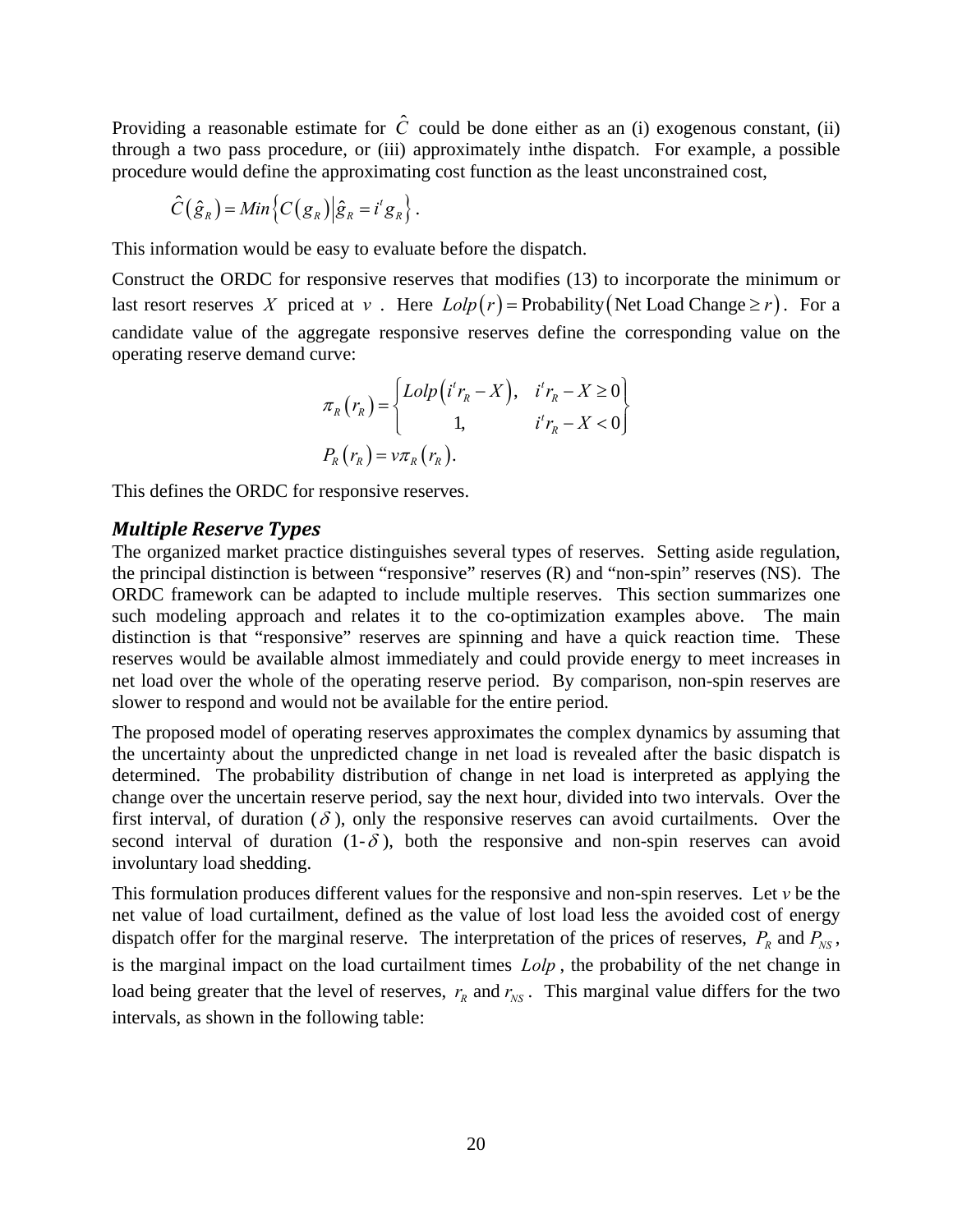| <b>Marginal Reserve Values</b>                                                                   |                  |                            |  |  |  |
|--------------------------------------------------------------------------------------------------|------------------|----------------------------|--|--|--|
|                                                                                                  | Interval I       | Interval II                |  |  |  |
| Duration                                                                                         | $\delta$         | $1-\delta$                 |  |  |  |
| $P_R$                                                                                            | $vLolp_I(r_R)$   | $vLolp_{I+II}(r_R+r_{NS})$ |  |  |  |
| $P_{NS}$                                                                                         | $\boldsymbol{0}$ | $vLolp_{I+II}(r_R+r_{NS})$ |  |  |  |
| This formulation lends itself to the interpretation of Figure 2 where there are two periods with |                  |                            |  |  |  |

different demand curves and the models are nested. In other words, responsive reserves  $r<sub>R</sub>$  can meet the needs in both intervals and the non-spin reserves  $r_{NS}$  can only meet the needs for the second interval.



In order to keep the analysis of the marginal benefits of more reserves simple, there is an advantage of utilizing a step function approximation for the net load change. (This keeps the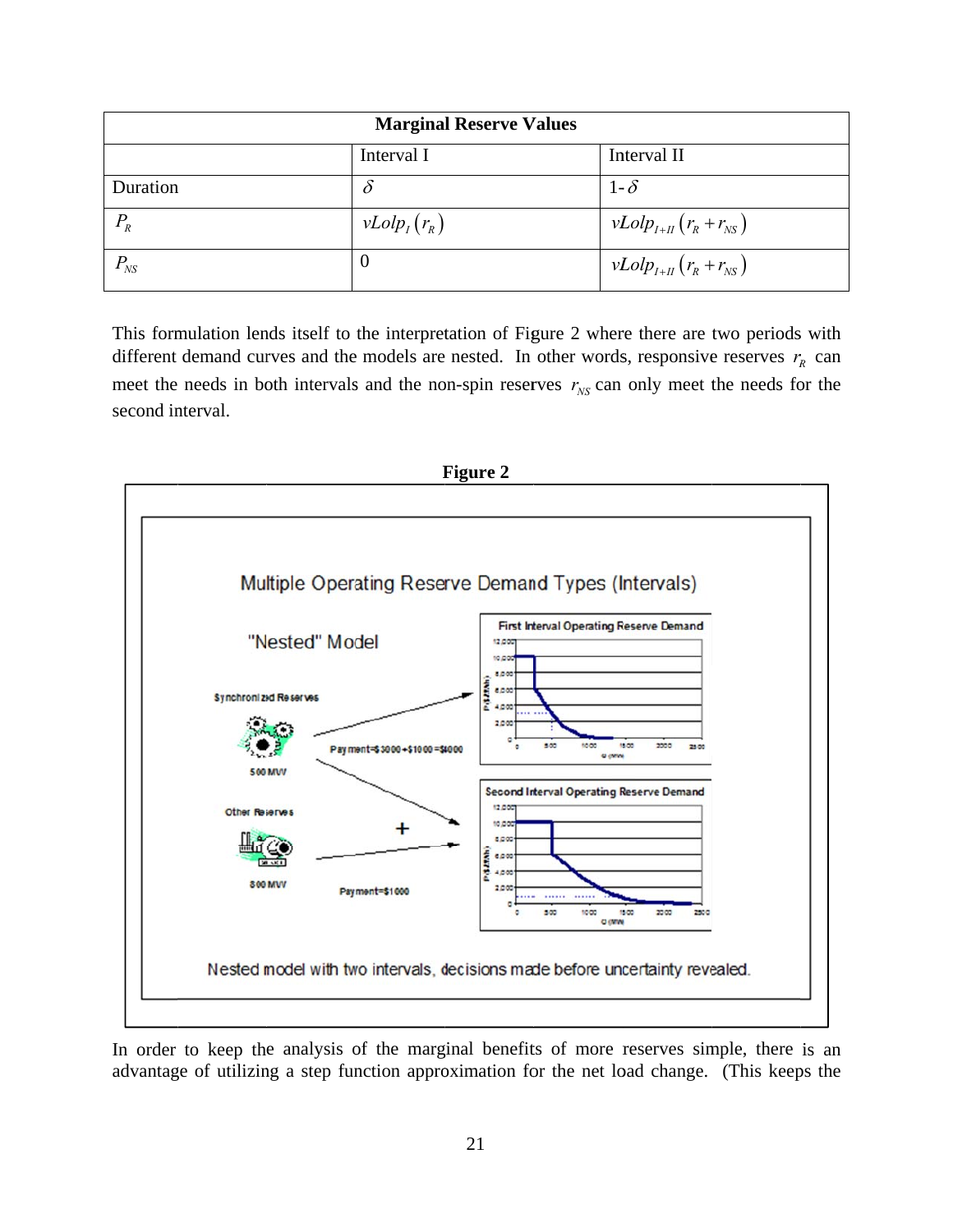marginal value in an interval constant, and we don't have to compute expectations over the varying net load change. We only need the total LOLP over that interval.)

The standard deviation of the change in net load is for the total over the period. If the change is spread out over the period, then on average it would be more like the diagonal dashed line in Figure 3. An alternative two-step approximation in Figure 3 assumes that the net load change in the first interval, when only responsive reserves can respond, is proportional to the total load change, and the second step captures the total change at the beginning of the second interval.



During the first interval, only the responsive reserves apply. In the second interval, both responsive and non-spin reserves have been made available to help meet the net change in load. Suppose that there are two variables  $y_i, y_j$  representing the incremental net load change in the two intervals. Further assume that the two variables have a common underlying distribution for a variable *z* but are proportional to the size of the interval. Then, assuming independence and with *x* the net load change over the full two intervals, we have: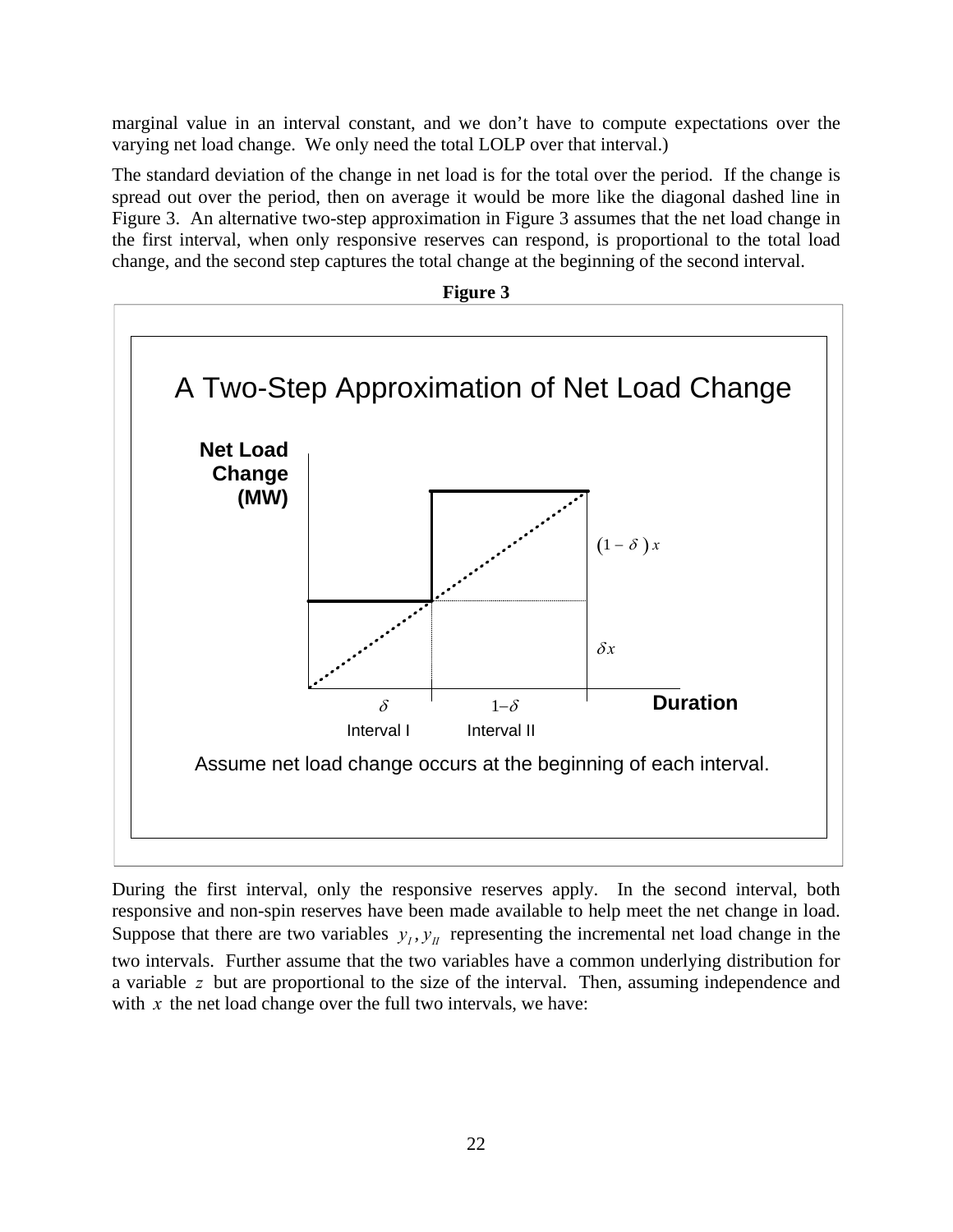$$
E(yI) = E(\delta z) = \delta E(z),
$$
  
\n
$$
E(yH) = E((1-\delta)z) = (1-\delta)E(z).
$$
  
\n
$$
Var(yI) = Var(\delta z) = \delta^2 Var(z),
$$
  
\n
$$
Var(yH) = Var((1-\delta)z) = (1-\delta)^2 Var(z).
$$
  
\n
$$
E(z) = E(yI + yH) = E(x) = \mu.
$$
  
\n
$$
Var(x) = Var(yI + yH) = Var(yI) + Var(yH) = (\delta^2 + (1-\delta)^2)Var(z).
$$
  
\n
$$
Var(z) = \frac{Var(x)}{\delta^2 + (1-\delta)^2} = \frac{\sigma^2}{\delta^2 + (1-\delta)^2}.
$$

The distinction here is that the implied variance of the individual intervals is greater compared to the one-draw assumption, even though the total variance of the sum over the two intervals is the same. This is simply an impact square root law for the standard deviation of the sums of independent random variables.

Hence, for the first interval, the standard deviation is  $^{2}+(1-\delta)^{2}$  $\delta\!\sigma$  $\delta^2 + (1-\delta$ , where  $\sigma$  is the standard

deviation of the net change in load over both intervals.

Here the different distributions refer to the net change in load over the first interval, and over the sum of the two intervals. The distribution over the sum is just the same distribution for the whole period that was used above. Then  $y_i \sim L o l p_i$ ,  $y_i + y_n \sim L o l p_{i+1}$ . A workable approximation would be to utilize the normal distribution for the net load change.

As before, there would be an adjustment to deal with the minimum reserve to meet the max contingency. The revised formulation would include:

$$
\pi_{R}(r_{R}) = \begin{cases}\nLolp_{I}(i^{t}r_{R} - X), & i^{t}r_{R} - X \ge 0 \\
1, & i^{t}r_{R} - X < 0\n\end{cases}
$$
\n
$$
\pi_{NS}(r_{R}, r_{NS}) = \begin{cases}\nLolp_{I+II}(i^{t}r_{R} + i^{t}r_{NS} - X), & i^{t}r_{R} + i^{t}r_{NS} - X \ge 0 \\
1, & i^{t}r_{R} + i^{t}r_{NS} - X < 0\n\end{cases}
$$
\n
$$
P_{R}(r_{R}, r_{NS}) = v * (\delta * \pi_{R}(r_{R}) + (1 - \delta) * \pi_{NS}(r_{R}, r_{NS})),
$$
\n
$$
P_{NS}(r_{R}, r_{NS}) = v * (1 - \delta) * \pi_{NS}(r_{R}, r_{NS}).
$$

This formulation lends itself to implementation in the co-optimization model. For example, given benchmark estimates for each type of reserves,  $(\hat{r}_R, \hat{r}_{NS})$ , the problem becomes separable in responsive and non-spin reserves. A numerical integration of  $P_R(r_R, \hat{r}_{NS})$  and  $P_{NS}(\hat{r}_R, r_{NS})$ would produce the counterpart benefit functions,  $R_I(r_R^0), R_I(r_{NS}^0)$ . With weak interactions between the types of reserves, the experience with this type of decomposition method suggest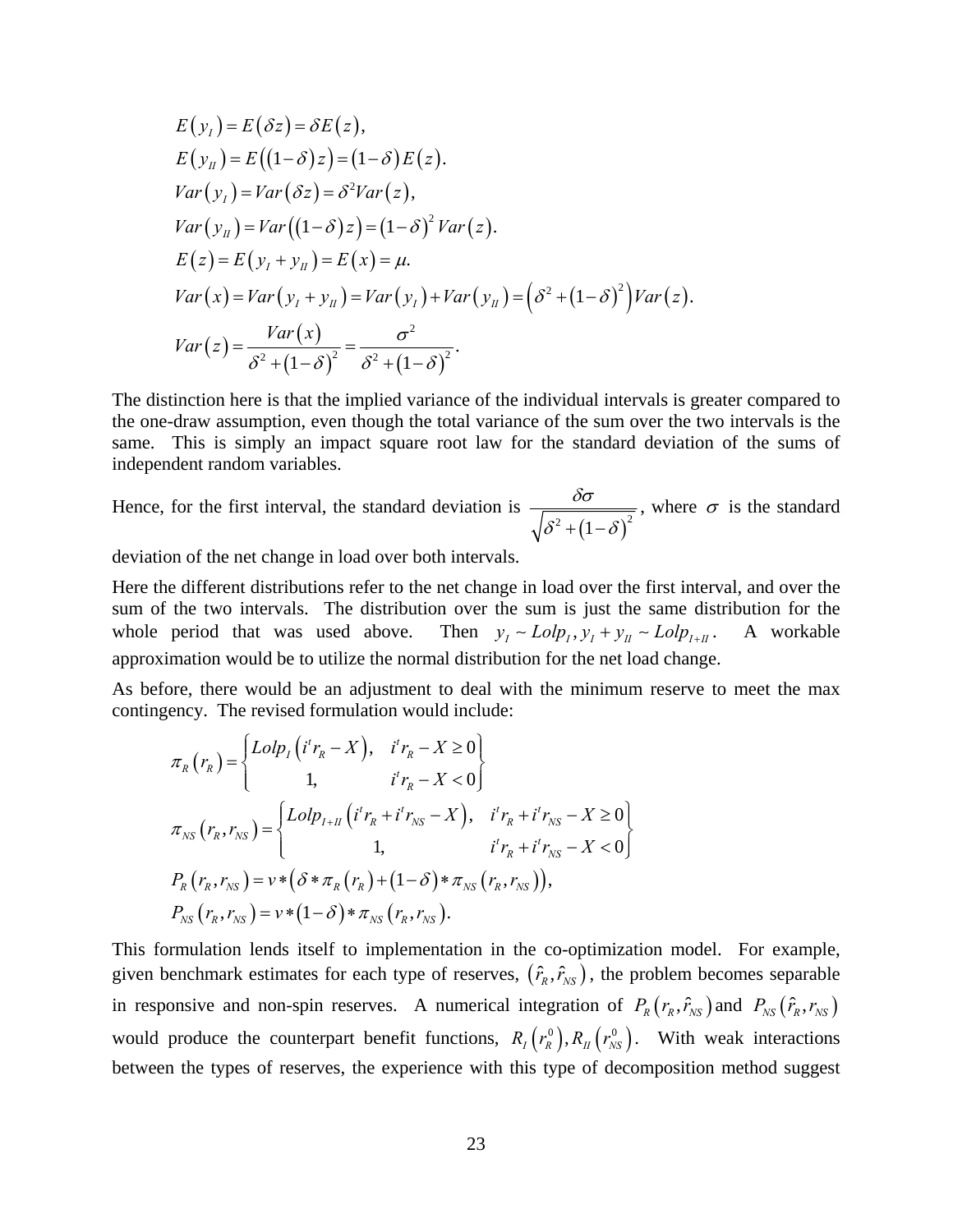that updating the benchmark estimates in an iterative model could produce rapid convergence to the simultaneous solution. (Ahn & Hogan, 1982)

## **References**

- Ahn, B., & Hogan, W. (1982). On convergence of the PIES algorithm for computing equilibria. *Operations Research*, *30*(2), 281–300. Retrieved from http://or.journal.informs.org/content/30/2/281.short
- Carden, K., Pfeifenberger, J., & Wintermantel, N. (2011). The Value of Resource Adequacy. *Publci Utilities Fortnightly*, *149*(3), 34–40. Retrieved from http://proquest.umi.com.ezpprod1.hul.harvard.edu/pqdlink?index=19&did=2297968081&SrchMode=3&sid=2&Fmt=6 &VInst=PROD&VType=PQD&RQT=309&VName=PQD&TS=1307842201&clientId=18 857&aid=2
- Carden, K., & Wintermantel, N. (2013). *The Economic Ramifications of Resource Adequacy White Paper*. Astrape Consulting. Retrieved from http://www.naruc.org/RFP/NARUC2012- RFP009-DE0316\_EISPC\_RFP.pdf
- ERCOT Staff, & Hogan, W. W. (2013). *Back Cast of Interim Solution B + to Improve Real-Time Scarcity Pricing White Paper*. Retrieved from http://www.ercot.com/content/news/presentations/2013/White Paper - Back Cast of Interim Solution B+ to Improve Re.pdf
- Faruqui, A., Hledik, R., & Sergici, S. (2010). Rethinking Prices. *Public Utilities Fortnightly*, (January), 31–39. Retrieved from www.fortnightly.com
- FERC. (2012a). PJM Compliance Order. Federal Energy Regulatory Commission, Docket No. ER09-1063-004. Retrieved from http://www.ferc.gov/whats-new/commmeet/2012/041912/E-2.pdf
- FERC. (2012b). SPP Order Conditionally Accepting Tariff Revisions to Establish Energy Markets. Federal Energy Regulatory Commission, Docket Nos. ER12-1179-000 ER12- 1179-001. Retrieved from http://www.google.com/url?sa=t&rct=j&q=&esrc=s&frm=1&source=web&cd=1&cad=rja &ved=0CCEQFjAA&url=http%3A%2F%2Fwww.ferc.gov%2Fwhats-new%2Fcommmeet%2F2012%2F101812%2FE-4.pdf&ei=BBWQUMmrLc3h0wH2soCIDw&usg=AFQjCNFBAeptP8181tVyyxOrEHAGm rPHuA&sig2=bvjKLAHXxAVALEvAbyZHRg
- Gribik, P. R., Hogan, W. W., & Pope, S. L. (2007). Market-Clearing Electricity Prices and Energy Uplift. Retrieved from http://www.hks.harvard.edu/fs/whogan/Gribik\_Hogan\_Pope\_Price\_Uplift\_123107.pdf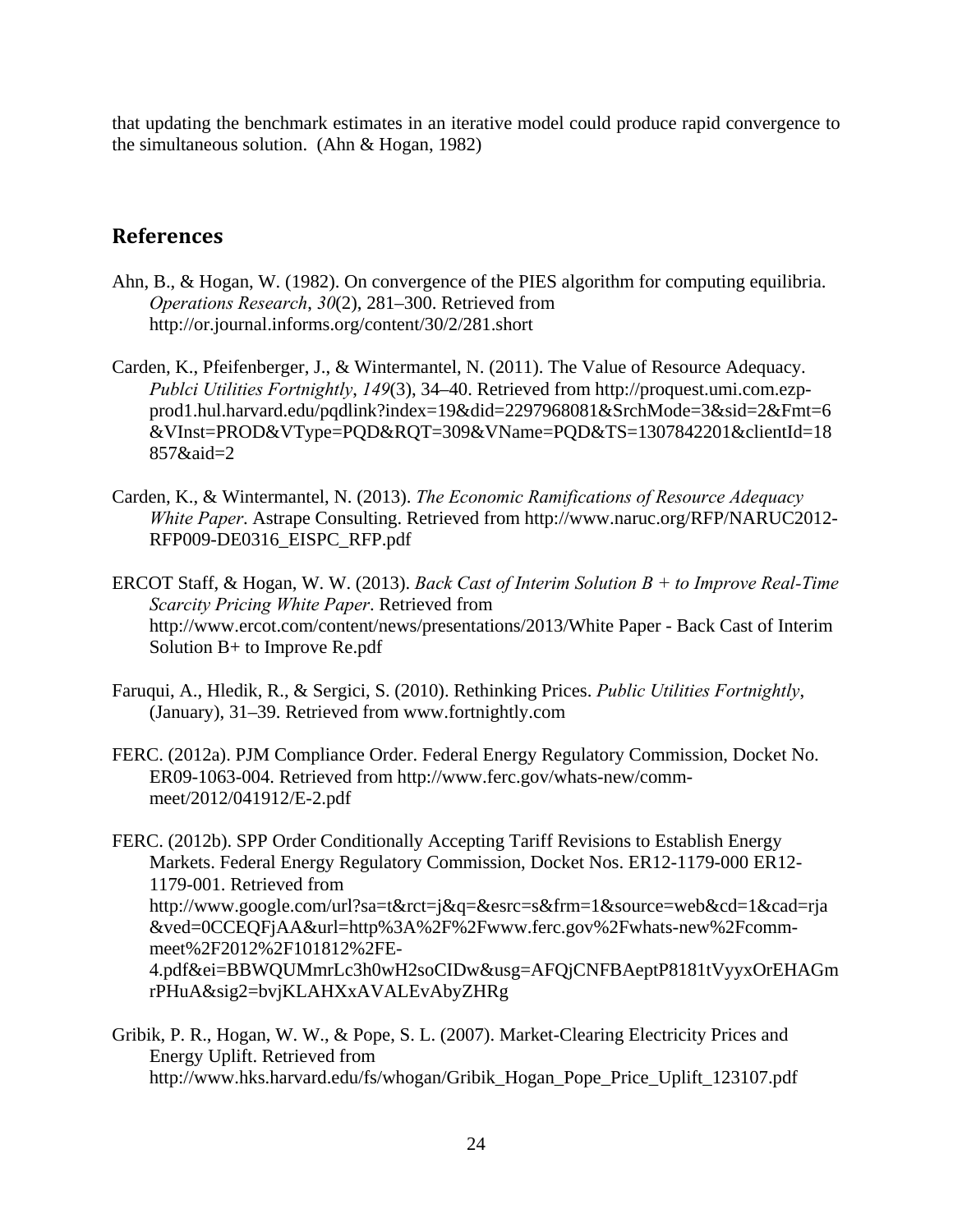- Harvey, S. M., Hogan, W. W., & Pope, S. L. (2013). *Evaluation of the New York Capacity Market*. Retrieved from http://www.nyiso.com/public/webdocs/markets\_operations/documents/Studies\_and\_Reports /Studies/Market\_Studies/Final\_New\_York\_Capacity\_Report\_3-13-2013.pdf
- Hogan, W. W. (2002). Electricity market restructuring: reforms of reforms. *Journal of Regulatory Economics*, *21*(1), 103–132. Retrieved from http://www.springerlink.com/index/M488771227KN3R02.pdf
- Hogan, W. W. (2005). On an "Energy Only" Electricity Market Design for Resource Adequacy. Retrieved from http://www.hks.harvard.edu/fs/whogan/Hogan\_Energy\_Only\_092305.pdf
- Hogan, W. W. (2006). Resource Adequacy Mandates and Scarcity Pricing. Retrieved from http://www.hks.harvard.edu/fs/whogan/Hogan\_PJM\_Energy\_Market\_022306.pdf
- Hogan, W. W. (2010). Scarcity Pricing and Locational Operating Reserve Demand Curves. Retrieved from http://www.hks.harvard.edu/fs/whogan/Hogan\_FERC\_060210.pdf
- ISONE. (2012). Overview of New England's Wholesale Electricity Markets and Market Oversight. Independent System Operator New England. Retrieved from http://www.isone.com/pubs/spcl\_rpts/2012/markets\_overview\_final\_051512.pdf
- Joskow, P. (2008). Capacity payments in imperfect electricity markets: Need and design. *Utilities Policy*, *16*(3), 159–170. doi:10.1016/j.jup.2007.10.003
- Joskow, P., & Tirole, J. (2007). Reliability and competitive electricity markets. *The RAND Journal of Economics*, *38*(1), 60–84. doi:10.1111/j.1756-2171.2007.tb00044.x
- Midwest ISO. (2009). FERC Electric Tariff. Retrieved from http://www.midwestiso.org/publish/Document/1d44c3\_11e1d03fcc5\_- 7cf70a48324a/Schedules.pdf?action=download&\_property=Attachment
- Monitoring Analytics. (2012). State of the Market Report for PJM, 2011. Monitoring Analytics, March 15. Retrieved from http://www.pjm.com/documents/reports/~/media/documents/reports/state-ofmarket/2011/2011-som-pjm-volume2.ashx
- Newbery, D. (1995). Power markets and market power. *The Energy Journal*. Retrieved from http://www.jstor.org/stable/10.2307/41322605
- Newell, S. (2012). *Resource Adequacy in ERCOT: "Composite" Policy Options*. Retrieved from http://www.ercot.com/content/news/presentations/2012/Newell Oct25 PUCT Workshop\_Composite Options\_10-19-2012.pdf
- Newell, S., Spees, K., Pfeifenberger, J., Mudge, R., DeLucia, M., & Carlton, R. (2012). *ERCOT Investment Incentives and Resource Adequacy*. Retrieved from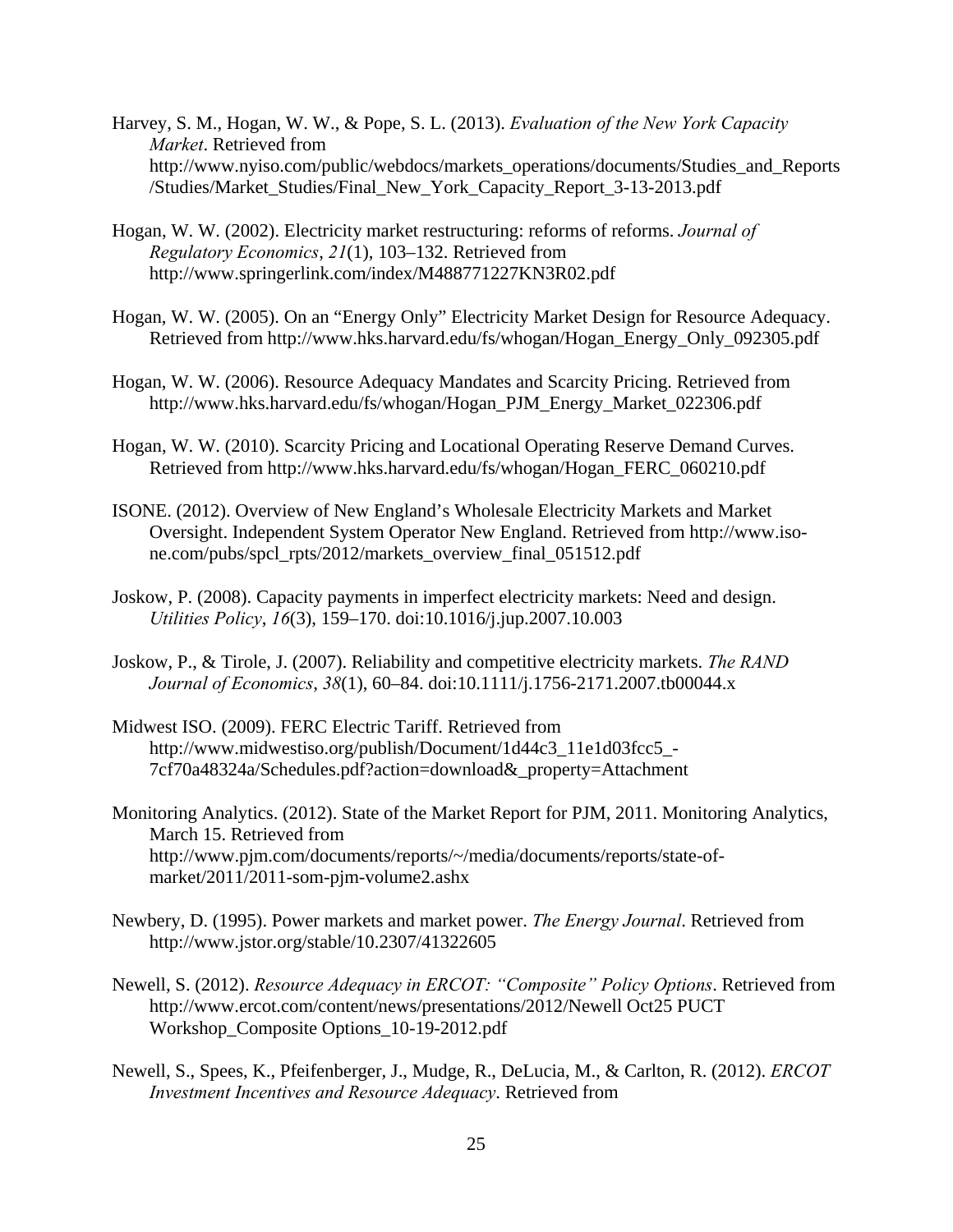http://www.ercot.com/content/news/presentations/2012/Brattle ERCOT Resource Adequacy Review - 2012-06-01.pdf

- NYISO. (2012). NYISO Ancillary Services Manual. New York Independent System Operator. Retrieved from http://www.nyiso.com/public/webdocs/documents/manuals/operations/ancserv.pdf
- PJM. (2013). *PJM Manual 11 : Energy & Ancillary Services Market Operations Revision : 59 Effective Date : April 1 ,*. Retrieved from http://www.pjm.com/~/media/documents/manuals/m11.ashx
- Potomac Economics. (2012). *2011 State of the Market Report for the ERCOT Wholesale Electricity Markets*. Retrieved from http://www.puc.texas.gov/industry/electric/reports/ERCOT\_annual\_reports/2011annualrepo rt.pdf
- Shanker, R. (2003). Comments on Standard Market Design: Resource Adequacy Requirement. *Federal Energy Regulatory Commission, Docket RM01-12-000*. Retrieved from http://elibrary.ferc.gov/idmws/common/opennat.asp?fileID=9619272
- Telson, M. L. (1975). The economics of alternative levels of reliability for electric power generation systems. *The Bell Journal of Economics*, *6*(2), 679–694. Retrieved from http://www.jstor.org/stable/3003250
- Wilson, J. (2010). Reconsidering Resource Adequacy: Part 1. *Public Utilities Fortnightly*, (April), 33–39. Retrieved from www.fortnightly.com

 $\overline{a}$ 

<sup>&</sup>lt;sup>i</sup> William W. Hogan is the Raymond Plank Professor of Global Energy Policy, John F. Kennedy School of Government, Harvard University. This paper was prepared for a forthcoming issue of Economics of Energy and Environmental Policy. The work is based on research for the Harvard Electricity Policy Group and for the Harvard-Japan Project on Energy and the Environment. This paper draws joint work with John Dumas, David Maggio, Sai Moorty, Resmi Surendran of ERCOT. Support was provided by GDF SUEZ Energy Resources NA. The author is or has been a consultant on electric market reform and transmission issues for Allegheny Electric Global Market, American Electric Power, American National Power, Aquila, Atlantic Wind Connection, Australian Gas Light Company, Avista Energy, Barclays Bank PLC, Brazil Power Exchange Administrator (ASMAE), British National Grid Company, California Independent Energy Producers Association, California Independent System Operator, California Suppliers Group, Calpine Corporation, Canadian Imperial Bank of Commerce, Centerpoint Energy, Central Maine Power Company, Chubu Electric Power Company, Citigroup, Comision Reguladora De Energia (CRE, Mexico), Commonwealth Edison Company, COMPETE Coalition, Conectiv, Constellation Energy, Constellation Energy Commodities Group, Constellation Power Source, Coral Power, Credit First Suisse Boston, DC Energy, Detroit Edison Company, Deutsche Bank, Deutsche Bank Energy Trading LLC, Duquesne Light Company, Dynegy, Edison Electric Institute, Edison Mission Energy, Electricity Corporation of New Zealand, Electric Power Supply Association, El Paso Electric, Exelon, Financial Marketers Coalition, FTI Consulting, GenOn Energy, GPU Inc. (and the Supporting Companies of PJM), GPU PowerNet Pty Ltd., GDF SUEZ Energy Resources NA, GWF Energy, Independent Energy Producers Assn, ISO New England, LECG LLC, Luz del Sur, Maine Public Advocate, Maine Public Utilities Commission, Merrill Lynch, Midwest ISO, Mirant Corporation, MIT Grid Study, JP Morgan, Morgan Stanley Capital Group, National Independent Energy Producers, New England Power Company, New York Independent System Operator, New York Power Pool, New York Utilities Collaborative, Niagara Mohawk Corporation, NRG Energy, Inc., Ontario Attorney General, Ontario IMO, Pepco, Pinpoint Power, PJM Office of Interconnection, PJM Power Provider (P3) Group, PPL Corporation, Public Service Electric & Gas Company, Public Service New Mexico, PSEG Companies, Reliant Energy, Rhode Island Public Utilities Commission, San Diego Gas & Electric Company, Sempra Energy, SPP, Texas